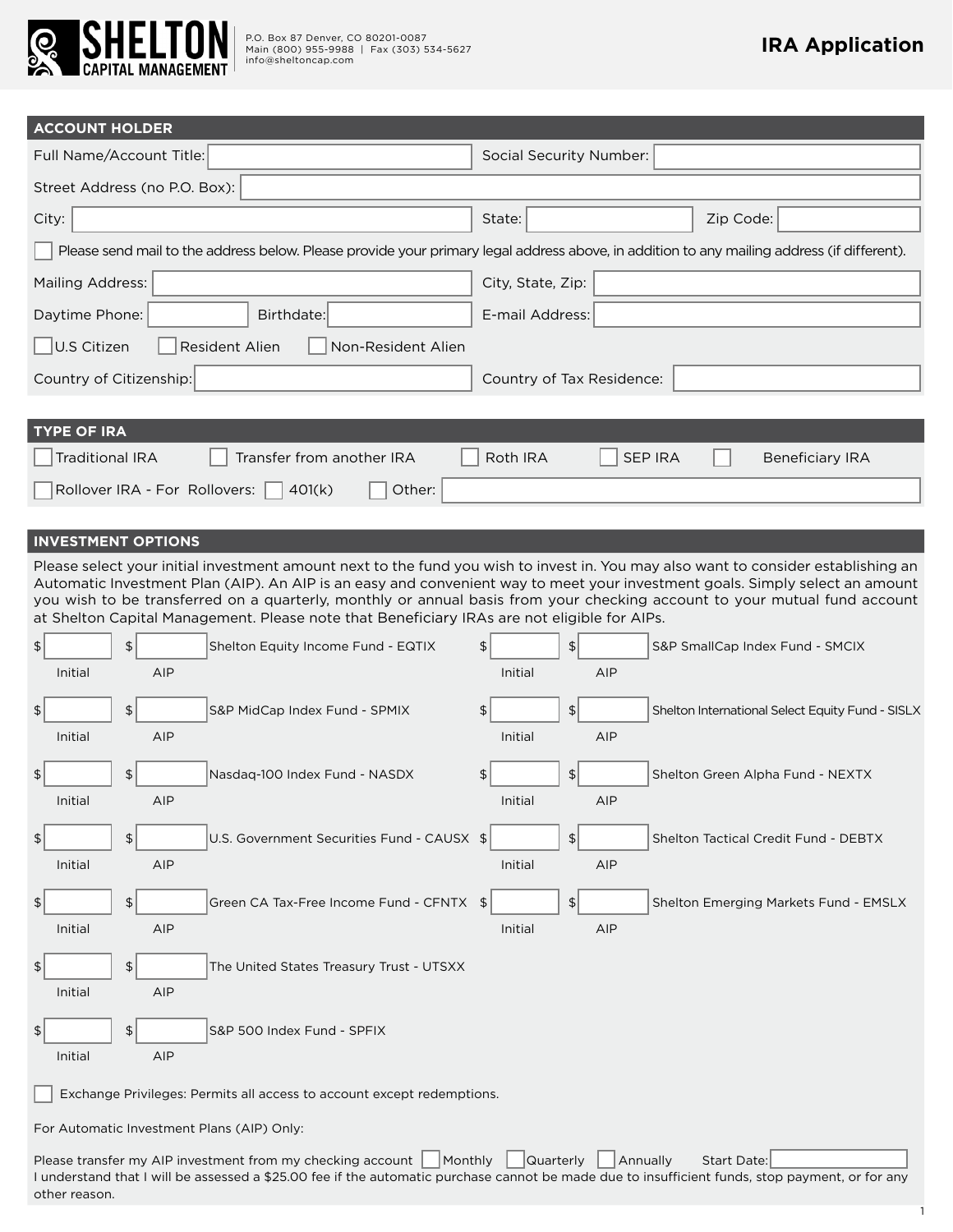

#### **BANK INFORMATION**

By providing bank information you are authorizing purchases and redemptions via ACH transfer and/or wire transfer. This authorization will allow you to make such transactions via telephone with a Client Service Representative or on the website www.sheltoncap.com. If a check to fund this account is not included with this application, the initial purchase (as indicated in the Investment Options section of this form) will be drawn from the bank account provided. **Please attach a voided check.**

| Account Type: $\Box$ Checking<br>Savings |
|------------------------------------------|
| Name on Bank Account:                    |
| Bank Name:                               |
| Bank Account Number:                     |
| ABA Routing Number (9 digits):           |

| <b>BENEFICIARY(IES)</b> (Attach a sheet to designate additional beneficiaries) |                                       |
|--------------------------------------------------------------------------------|---------------------------------------|
| Name:                                                                          | Primary<br>Secondary<br>$\frac{8}{2}$ |
| Street Address                                                                 | Relationship:                         |
| City:                                                                          | Zip Code:<br>State:                   |
| Social Security Number:                                                        | Birthdate:                            |
| Daytime Phone:<br>Email:                                                       |                                       |
| Name:                                                                          | Secondary<br>Primary<br>$\frac{8}{2}$ |
| Street Address                                                                 | Relationship:                         |
| City:                                                                          | Zip Code:<br>State:                   |
| Social Security Number:                                                        | Birthdate:                            |
| Daytime Phone:<br>Email:                                                       |                                       |

**Spousal Consent** (Required if your spouse is not named as sole primary beneficiary and you reside in a community or marital property state. You should consult with your own legal or tax adviser to determine if spousal consent is required.)

I am the spouse for the above-named IRA account owner. I acknowledge that a designation of a non-spouse beneficiary may not be effective in my state without my consent. I hereby consent to the beneficiary designation(s) stated above.

#### Signature of Spouse Date Date of Spouse Date of Spouse Date of Spouse Date of Spouse Date  $D$

#### **SIGNATURE AND CERTIFICATION** (To avoid backup withholding)

I adopt the Shelton Capital Management Individual Retirement Account and appoint Constellation Trust Company to perform custodial and other administrative services specified in the IRA Custodial Account Agreement. I have received and read the prospectus for the Fund(s) and have read and understand the IRA Disclosure Statement and Custodial Account Agreement. I certify under penalties of perjury that my Social Security Number (above) is correct and that I am of legal age. If I am opening this IRA with a distribution from an employer-sponsored retirement plan or another individual retirement account, I certify that the distribution qualifies as a rollover contribution. I understand that the fees relating to my IRA may be billed or collected by redeeming sufficient shares from my Fund account balance. I agree to provide the Internal Revenue Service with information required. I further agree to follow the terms and conditions of the IRA Custodial Account Agreement. Acceptance by Custodian shall consist of a "confirmation of transaction statement" issued by the Custodian: Constellation Trust Company, c/o Ultimus Fund Solutions, 17605 Wright Street, Suite 2, Omaha, NE 68130. In compliance with the USA PATRIOT Act, all financial institutions (including mutual funds) are required to obtain, verify and record the following information for all registered owners or others who may be authorized to act on an account: full name, date of birth, Social Security Number and permanent U.S. street address. Corporate, trust and other entity accounts require additional documentation. This information will be used to verify your true identity. We will return your application if any information is missing and we may request additional information from you for verification purposes. In the rare event that we are unable to verify your identity, the Fund reserves the right to redeem your account at the current day's net asset value.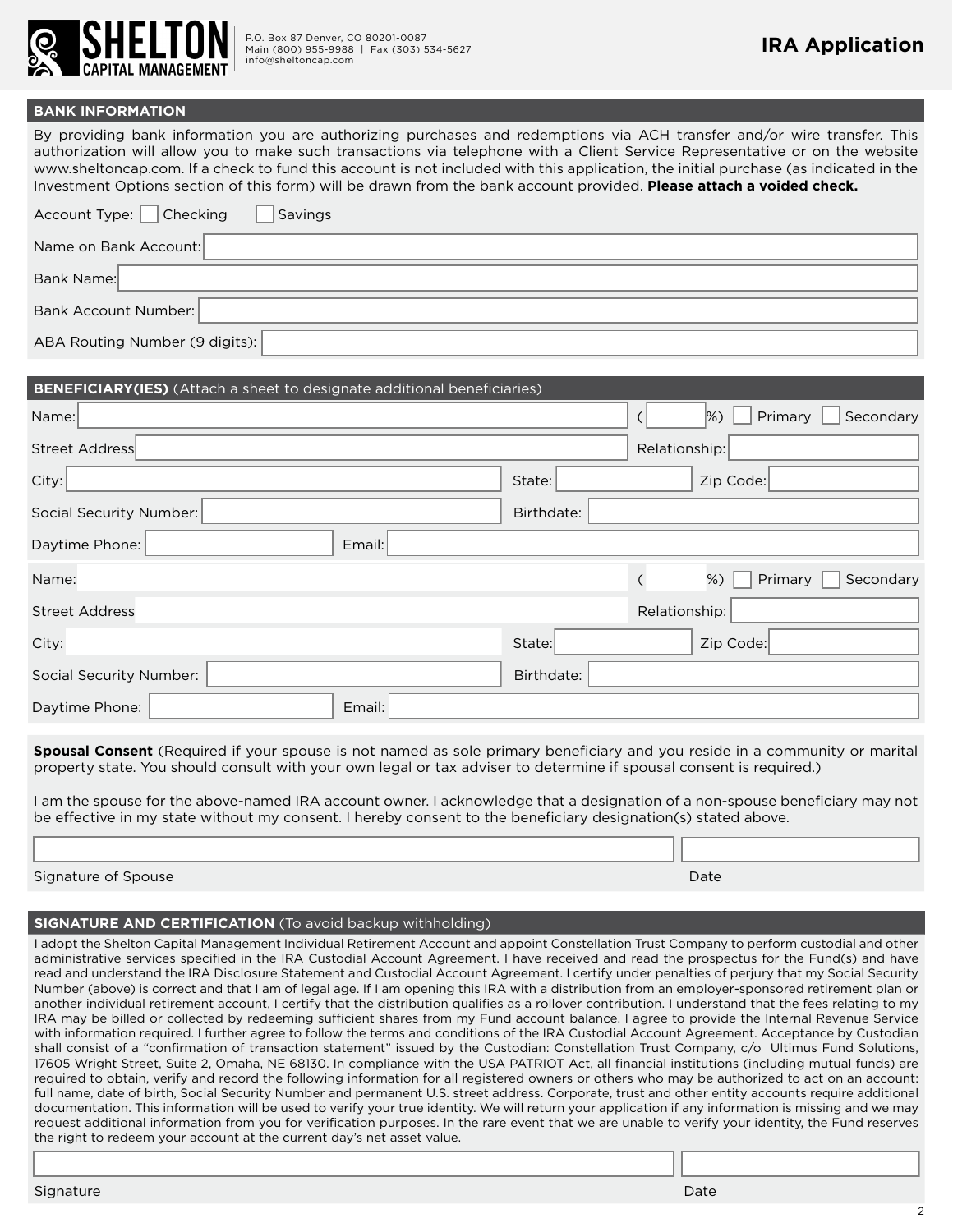#### **INDIVIDUAL RETIREMENT TRUST ACCOUNT AGREEMENT**

Form 5305 under section 408(a) of the Internal Revenue Code. FORM (Rev. April 2017)

The grantor named on the application is establishing a Traditional individual retirement account under section 408(a) to provide for his or her retirement and for the support of his or her beneficiaries after death.

The trustee named on the application has given the grantor the disclosure statement required by Regulations section 1.408-6.

The grantor has assigned the trust account the sum indicated on the application.

The grantor and the trustee make the following agreement:

#### **ARTICLE I**

Except in the case of a rollover contribution described in section 402(c), 403(a)(4), 403(b)(8), 408(d)(3), or 457(e)(16), an employer contribution to a simplified employee pension plan as described in section 408(k) or a recharacterized contribution described in section 408A(d)(6), the trustee will accept only cash contributions up to \$5,500 per year for tax years 2013 through 2017. For individuals who have reached the age of 50 by the end of the year, the contribution limit is increased to \$6,500 per year for tax years 2013 through 2017. For years after 2017, these limits will be increased to reflect a cost-of-living adjustment, if any.

#### **ARTICLE II**

The grantor's interest in the balance in the trust account is nonforfeitable.

#### **ARTICLE III**

- 1. No part of the trust account funds may be invested in life insurance contracts, nor may the assets of the trust account be commingled with other property except in a common trust fund or common investment fund (within the meaning of section 408(a)(5)).
- 2. No part of the trust account funds may be invested in collectibles (within the meaning of section 408(m)) except as otherwise permitted by section 408(m)(3), which provides an exception for certain gold, silver, and platinum coins, coins issued under the laws of any state, and certain bullion.

#### **ARTICLE IV**

- 1. Notwithstanding any provision of this agreement to the contrary, the distribution of the grantor's interest in the trust account shall be made in accordance with the following requirements and shall otherwise comply with section 408(a)(6) and the regulations thereunder, the provisions of which are herein incorporated by reference.
- 2. The grantor's entire interest in the trust account must be, or begin to be, distributed not later than the grantor's required beginning date, April 1 following the calendar year in which the grantor reaches age 70½. By that date, the grantor may elect, in a manner acceptable to the trustee, to have the balance in the trust account distributed in: (a) A single sum or (b) Payments over a period not longer than the life of the grantor or the joint lives of the grantor and his or her designated beneficiary.
- 3. If the grantor dies before his or her entire interest is distributed to him or her, the remaining interest will be distributed as follows:
	- (a) If the grantor dies on or after the required beginning date and:
		- (i) the designated beneficiary is the grantor's surviving spouse, the remaining interest will be distributed over the surviving spouse's life expectancy as determined each year until such spouse's death, or over the period in paragraph (a)(iii) below if longer. Any interest remaining after the spouse's death will be distributed over such spouse's remaining life expectancy as determined in the year of the spouse's death and reduced by one for each subsequent year, or, if distributions are being made over the period in paragraph (a)(iii) below, over such period.

- (ii) the designated beneficiary is not the grantor's surviving spouse, the remaining interest will be distributed over the beneficiary's remaining life expectancy as determined in the year following the death of the grantor and reduced by one for each subsequent year, or over the period in paragraph (a)(iii) below if longer.
- (iii) there is no designated beneficiary, the remaining interest will be distributed over the remaining life expectancy of the grantor as determined in the year of the grantor's death and reduced by one for each subsequent year.
- (b) If the grantor dies before the required beginning date, the remaining interest will be distributed in accordance with paragraph (i) below or, if elected or there is no designated beneficiary, in accordance with paragraph (ii) below.
	- (i) The remaining interest will be distributed in accordance with paragraphs (a)(i) and (a)(ii) above (but not over the period in paragraph (a)(iii), even if longer), starting by the end of the calendar year following the year of the grantor's death. If, however, the designated beneficiary is the grantor's surviving spouse, then this distribution is not required to begin before the end of the calendar year in which the grantor would have reached age 70½. But, in such case, if the grantor's surviving spouse dies before distributions are required to begin, then the remaining interest will be distributed in accordance with paragraph (a)(ii) above (but not over the period in paragraph (a)(iii), even if longer), over such spouse's designated beneficiary's life expectancy, or in accordance with paragraph (ii) below if there is no such designated beneficiary.
	- (ii) The remaining interest will be distributed by the end of the calendar year containing the fifth anniversary of the grantor's death.
- 4. If the grantor dies before his or her entire interest has been distributed and if the designated beneficiary is not the grantor's surviving spouse, no additional contributions may be accepted in the account.
- 5. The minimum amount that must be distributed each year, beginning with the year containing the grantor's required beginning date, is known as the "required minimum distribution" and is determined as follows.
	- (a) The required minimum distribution under paragraph 2(b) for any year, beginning with the year the grantor reaches age 70½, is the grantor's account value at the close of business on December 31 of the preceding year divided by the distribution period in the uniform lifetime table in Regulations section 1.401(a)(9)-9. However, if the grantor's designated beneficiary is his or her surviving spouse, the required minimum distribution for a year shall not be more than the grantor's account value at the close of business on December 31 of the preceding year divided by the number in the joint and last survivor table in Regulations section 1.401(a)(9)-9. The required minimum distribution for a year under this paragraph (a) is determined using the grantor's (or, if applicable, the grantor and spouse's) attained age (or ages) in the year.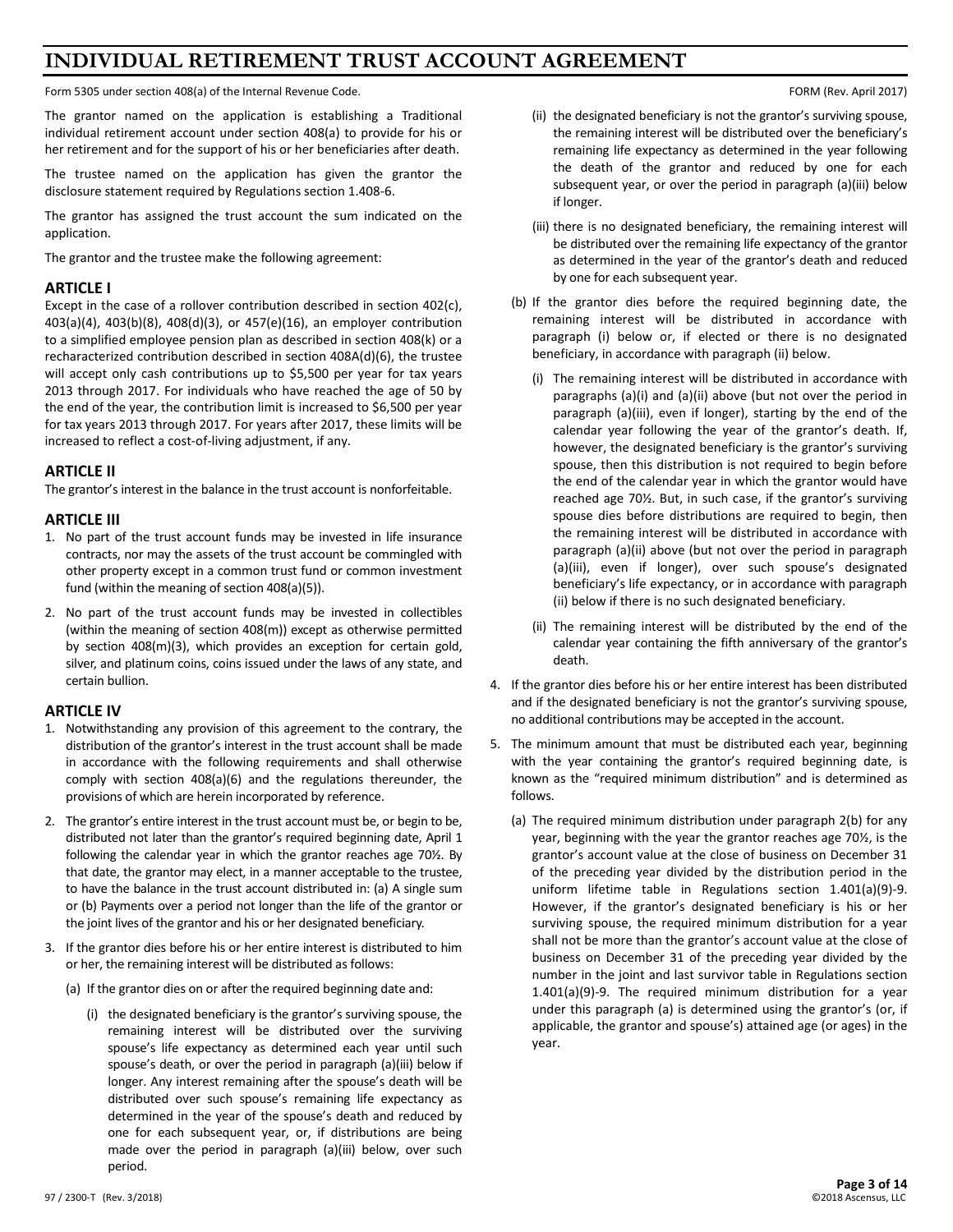- (b) The required minimum distribution under paragraphs 3(a) and 3(b)(i) for a year, beginning with the year following the year of the grantor's death (or the year the grantor would have reached age 70½, if applicable under paragraph 3(b)(i)) is the account value at the close of business on December 31 of the preceding year divided by the life expectancy (in the single life table in Regulations section 1.401(a)(9)-9) of the individual specified in such paragraphs 3(a) and 3(b)(i).
- (c) The required minimum distribution for the year the grantor reaches age 70½ can be made as late as April 1 of the following year. The required minimum distribution for any other year must be made by the end of such year.
- 6. The owner of two or more Traditional IRAs may satisfy the minimum distribution requirements described above by taking from one Traditional IRA the amount required to satisfy the requirement for another in accordance with the regulations under section 408(a)(6).

#### **ARTICLE V**

- 1. The grantor agrees to provide the trustee with all information necessary to prepare any reports required by section 408(i) and Regulations sections 1.408-5 and 1.408-6.
- 2. The trustee agrees to submit to the Internal Revenue Service (IRS) and grantor the reports prescribed by the IRS.

#### **ARTICLE VI**

Notwithstanding any other articles which may be added or incorporated, the provisions of Articles I through III and this sentence will be controlling. Any additional articles inconsistent with section 408(a) and the related regulations will be invalid.

#### **ARTICLE VII**

This agreement will be amended as necessary to comply with the provisions of the Code and the related regulations. Other amendments may be made with the consent of the persons whose signatures appear on the application.

#### **ARTICLE VIII**

- 8.01 **Definitions –** In this part of this agreement (Article VIII), the words "you" and "your" mean the grantor. The words "we," "us," and "our" mean the trustee. The word "Code" means the Internal Revenue Code, and "regulations" means the Treasury regulations.
- 8.02 **Notices and Change of Address –** Any required notice regarding this IRA will be considered effective when we send it to the intended recipient at the last address that we have in our records. Any notice to be given to us will be considered effective when we actually receive it. You, or the intended recipient, must notify us of any change of address.
- 8.03 **Representations and Responsibilities –** You represent and warrant to us that any information you have given or will give us with respect to this agreement is complete and accurate. Further, you agree that any directions you give us or action you take will be proper under this agreement, and that we are entitled to rely upon any such information or directions. If we fail to receive directions from you regarding any transaction, if we receive ambiguous directions regarding any transaction, or if we, in good faith, believe that any transaction requested is in dispute, we reserve the right to take no action until further clarification acceptable to us is received from you or the appropriate government or judicial authority. We will not be responsible for losses of any kind that may result from your directions to us or your actions or failures to act, and you agree to reimburse us for any loss we may incur as a result of such directions, actions, or failures to act. We will not be responsible for any penalties, taxes, judgments, or expenses you incur in connection with your IRA. We have no duty to determine whether your contributions or distributions comply with the Code, regulations, rulings, or this agreement.

We may permit you to appoint, through written notice acceptable to us, an authorized agent to act on your behalf with respect to this agreement (e.g., attorney-in-fact, executor, administrator, investment manager), but we have no duty to determine the validity of such appointment or any instrument appointing such authorized agent. We will not be responsible for losses of any kind that may result from directions, actions, or failures to act by your authorized agent, and you agree to reimburse us for any loss we may incur as a result of such directions, actions, or failures to act by your authorized agent.

You will have 60 days after you receive any documents, statements, or other information from us to notify us in writing of any errors or inaccuracies reflected in these documents, statements, or other information. If you do not notify us within 60 days, the documents, statements, or other information will be deemed correct and accurate, and we will have no further liability or obligation for such documents, statements, other information, or the transactions described therein.

By performing services under this agreement we are acting as your agent. Unless section 8.06(b) of this agreement applies, you acknowledge and agree that nothing in this agreement will be construed as conferring fiduciary status upon us. We will not be required to perform any additional services unless specifically agreed to under the terms and conditions of this agreement, or as required under the Code and the regulations promulgated thereunder with respect to IRAs. You agree to indemnify and hold us harmless for any and all claims, actions, proceedings, damages, judgments, liabilities, costs, and expenses, including attorney's fees arising from or in connection with this agreement.

To the extent written instructions or notices are required under this agreement, we may accept or provide such information in any other form permitted by the Code or applicable regulations including, but not limited to, electronic communication.

- 8.04 **Disclosure of Account Information –** We may use agents and/or subcontractors to assist in administering your IRA. We may release nonpublic personal information regarding your IRA to such providers as necessary to provide the products and services made available under this agreement, and to evaluate our business operations and analyze potential product, service, or process improvements.
- 8.05 **Service Fees –** We have the right to charge an annual service fee or other designated fees (e.g., a transfer, rollover, or termination fee) for maintaining your IRA. In addition, we have the right to be reimbursed for all reasonable expenses, including legal expenses, we incur in connection with the administration of your IRA. We may charge you separately for any fees or expenses, or we may deduct the amount of the fees or expenses from the assets in your IRA at our discretion. We reserve the right to charge any additional fee after giving you 30 days' notice. Fees such as subtransfer agent fees or commissions may be paid to us by third parties for assistance in performing certain transactions with respect to this IRA.

Any brokerage commissions attributable to the assets in your IRA will be charged to your IRA. You cannot reimburse your IRA for those commissions.

#### 8.06 **Investment of Amounts in the IRA –**

a. **Grantor Management of Investment.** Unless the IRA or a portion of the IRA is a managed IRA, you have exclusive responsibility for and control over the investment of the assets of your IRA. All transactions will be subject to any and all restrictions or limitations, direct or indirect, that are imposed by our charter, articles of incorporation, or bylaws; any and all applicable federal and state laws and regulations;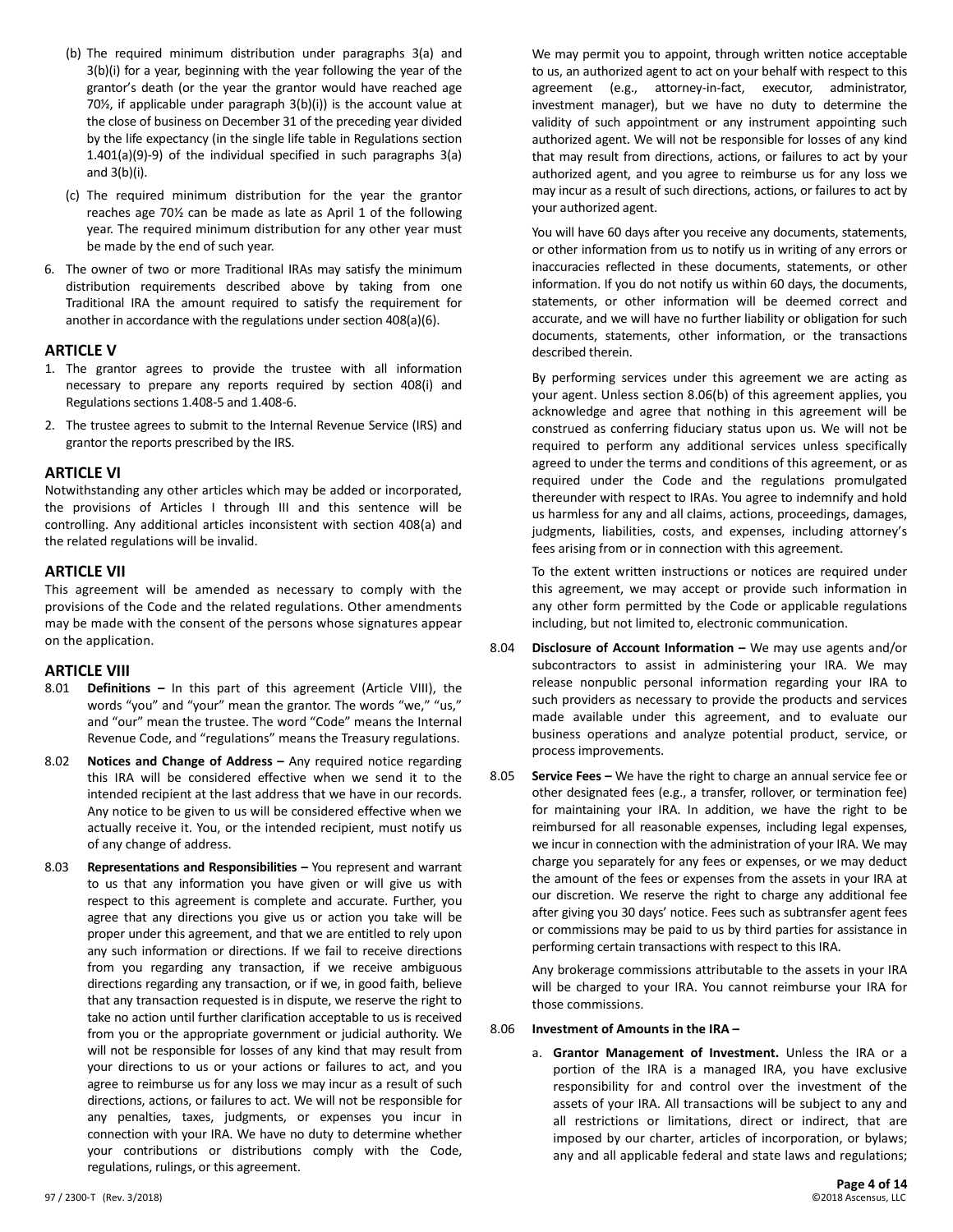the rules, regulations, customs, and usages of any exchange, market, or clearing house where the transaction is executed; our policies and practices; and this agreement. After your death, your beneficiaries will have the right to direct the investment of your IRA assets, subject to the same conditions that applied to you during your lifetime under this agreement (including, without limitation, section 8.03 of this article). We will have no discretion to direct any investment in your IRA. We assume no responsibility for rendering investment advice with respect to your IRA, nor will we offer any opinion or judgment to you on matters concerning the value or suitability of any investment or proposed investment for your IRA. In the absence of instructions from you, or if your instructions are not in a form acceptable to us, we will have the right to hold any uninvested amounts in cash, and we will have no responsibility to invest uninvested cash unless and until directed by you. We will not exercise the voting rights and other shareholder rights with respect to investments in your IRA unless you provide timely written directions acceptable to us.

You will select the investment for your IRA assets from those investments that we are authorized by our charter, articles of incorporation, or bylaws to offer and do in fact offer for IRAs (e.g., term share accounts, passbook accounts, certificates of deposit, money market accounts). We may, in our sole discretion, make available to you, additional investment offerings, that will be limited to publicly-traded securities, mutual funds, money market instruments, and other investments that are obtainable by us and that we are capable of holding in the ordinary course of our business.

b. **Trustee Management of Investment.** If any portion of this IRA is a managed IRA, as indicated on the application or any other supporting documentation, we will manage the investment of the applicable IRA assets. Accordingly, we can manage, sell, contract to sell, grant, or exercise options to purchase, convey, exchange, transfer, abandon, improve, repair, insure, lease for any term, and otherwise deal with all property, real or personal, in your IRA in such manner, for such prices and on such terms and conditions as we will decide.

We will have the power to do any of the following as we deem necessary or advisable.

- 1. To invest your IRA assets in a single trust fund, and to collect the income without distinction between principal and income
- 2. To invest your IRA assets in a common trust fund or common investment fund within the meaning of Code section 408(a)(5)
- 3. To invest your IRA assets into savings instruments that we offer
- 4. To invest your IRA assets in any other type of investment permitted by law, including, but not limited to, common or preferred stock, open- or closed-end mutual funds, bonds, notes, debentures, options, U.S. Treasury bills, commercial paper, or real estate
- 5. To hold any securities or other property under this agreement in our own name, in the name of a nominee, or in bearer form
- 6. To make, execute, acknowledge, and deliver any and all documents of transfer and conveyance (including documents for the transfer and conveyance of real estate), and any and all instruments that may be necessary or appropriate to carry out our powers
- 7. To employ suitable agents, attorneys, or other persons
- 8. To enter into lawsuits or settle any claims concerning the assets in your IRA, and to be reimbursed for any expenses or damages from you or your IRA assets
- 9. To exercise the voting rights and other shareholder rights with respect to securities in your IRA, provided, however, that we reserve the right to enter into a separate agreement with you governing the exercise of voting and other shareholder rights
- 10. To perform any and all acts that we deem necessary or appropriate for the proper administration of your IRA

All of the foregoing notwithstanding, our powers will be subject to any and all restrictions or limitations, direct or indirect, that are imposed by our charter, articles of incorporation, or bylaws; any and all applicable federal and state laws and regulations; the rules, regulations, customs, and usages of any exchange, market, or clearing house where the transaction is executed; our policies and practices; and this agreement.

8.07 **Beneficiaries –** If you die before you receive all of the amounts in your IRA, payments from your IRA will be made to your beneficiaries. We have no obligation to pay to your beneficiaries until such time we are notified of your death by receiving a valid death certificate.

You may designate one or more persons or entities as beneficiary of your IRA. This designation can only be made on a form provided by or acceptable to us, and it will only be effective when it is filed with us during your lifetime. Each beneficiary designation you file with us will cancel all previous designations. The consent of your beneficiaries will not be required for you to revoke a beneficiary designation. If you have designated both primary and contingent beneficiaries and no primary beneficiary survives you, the contingent beneficiaries will acquire the designated share of your IRA. If you do not designate a beneficiary or if all of your primary and contingent beneficiaries predecease you, your estate will be the beneficiary.

A spouse beneficiary will have all rights as granted under the Code or applicable regulations to treat your IRA as his or her own.

We may allow, if permitted by state law, an original IRA beneficiary (the beneficiary who is entitled to receive distributions from an inherited IRA at the time of your death) to name successor beneficiaries for the inherited IRA. This designation can only be made on a form provided by or acceptable to us, and it will only be effective when it is filed with us during the original IRA beneficiary's lifetime. Each beneficiary designation form that the original IRA beneficiary files with us will cancel all previous designations. The consent of a successor beneficiary will not be required for the original IRA beneficiary to revoke a successor beneficiary designation. If the original IRA beneficiary does not designate a successor beneficiary, his or her estate will be the successor beneficiary. In no event will the successor beneficiary be able to extend the distribution period beyond that required for the original IRA beneficiary.

If we so choose, for any reason (e.g., due to limitations of our charter or bylaws), we may require that a beneficiary of a deceased IRA owner take total distribution of all IRA assets by December 31 of the year following the year of death.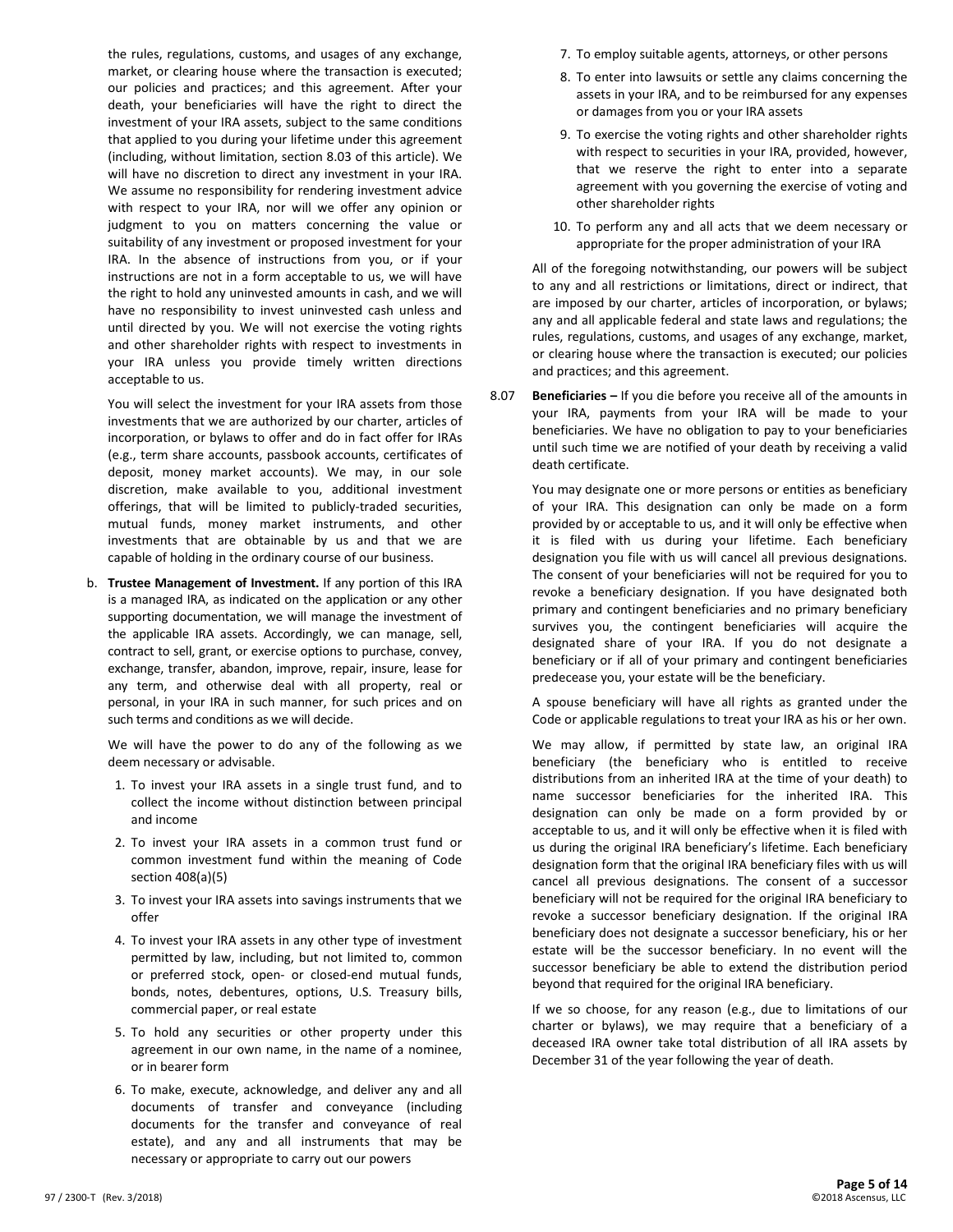8.08 **Required Minimum Distributions –** Your required minimum distribution is calculated using the uniform lifetime table in Regulations section 1.401(a)(9)-9. However, if your spouse is your sole designated beneficiary and is more than 10 years younger than you, your required minimum distribution is calculated each year using the joint and last survivor table in Regulations section 1.401(a)(9)-9.

If you fail to request your required minimum distribution by your required beginning date, we can, at our complete and sole discretion, do any one of the following.

- Make no distribution until you give us a proper withdrawal request
- Distribute your entire IRA to you in a single sum payment
- Determine your required minimum distribution from your IRA each year based on your life expectancy, calculated using the uniform lifetime table in Regulations section 1.401(a)(9)-9, and pay those distributions to you until you direct otherwise

We will not be liable for any penalties or taxes related to your failure to take a required minimum distribution.

8.09 **Termination of Agreement, Resignation, or Removal of Trustee –** Either party may terminate this agreement at any time by giving written notice to the other. We can resign as trustee at any time effective 30 days after we send written notice of our resignation to you. Upon receipt of that notice, you must make arrangements to transfer your IRA to another financial organization. If you do not complete a transfer of your IRA within 30 days from the date we send the notice to you, we have the right to transfer your IRA assets to a successor IRA trustee or custodian that we choose in our sole discretion, or we may pay your IRA to you in a single sum. We will not be liable for any actions or failures to act on the part of any successor trustee or custodian, nor for any tax consequences you may incur that result from the transfer or distribution of your assets pursuant to this section.

If this agreement is terminated, we may charge to your IRA a reasonable amount of money that we believe is necessary to cover any associated costs, including but not limited to one or more of the following.

- Any fees, expenses, or taxes chargeable against your IRA
- Any penalties or surrender charges associated with the early withdrawal of any savings instrument or other investment in your IRA

If we are a nonbank trustee required to comply with Regulations section 1.408-2(e) and we fail to do so or we are not keeping the records, making the returns, or sending the statements as are required by forms or regulations, the IRS may require us to substitute another trustee or custodian.

We may establish a policy requiring distribution of the entire balance of your IRA to you in cash or property if the balance of your IRA drops below the minimum balance required under the applicable investment or policy established.

8.10 **Successor Trustee –** If our organization changes its name, reorganizes, merges with another organization (or comes under the control of any federal or state agency), or if our entire organization (or any portion that includes your IRA) is bought by another organization, that organization (or agency) will automatically become the trustee or custodian of your IRA, but only if it is the type of organization authorized to serve as an IRA trustee or custodian.

- 8.11 **Amendments –** We have the right to amend this agreement at any time. Any amendment we make to comply with the Code and related regulations does not require your consent. You will be deemed to have consented to any other amendment unless, within 30 days from the date we send the amendment, you notify us in writing that you do not consent.
- 8.12 **Withdrawals or Transfers –** All requests for withdrawal or transfer will be in writing on a form provided by or acceptable to us. The method of distribution must be specified in writing or in any other method acceptable to us. The tax identification number of the recipient must be provided to us before we are obligated to make a distribution. Withdrawals will be subject to all applicable tax and other laws and regulations, including but not limited to possible early distribution penalty taxes, surrender charges, and withholding requirements.
- 8.13 **Transfers From Other Plans –** We can receive amounts transferred to this IRA from the trustee or custodian of another IRA. In addition, we can accept rollovers of eligible rollover distributions from employer-sponsored retirement plans as permitted by the Code. We reserve the right not to accept any transfer or direct rollover.
- 8.14 **Liquidation of Assets –** We have the right to liquidate assets in your IRA if necessary to make distributions or to pay fees, expenses, taxes, penalties, or surrender charges properly chargeable against your IRA. If you fail to direct us as to which assets to liquidate, we will decide, in our complete and sole discretion, and you agree to not hold us liable for any adverse consequences that result from our decision.
- 8.15 **Restrictions on the Fund –** Neither you nor any beneficiary may sell, transfer, or pledge any interest in your IRA in any manner whatsoever, except as provided by law or this agreement.

The assets in your IRA will not be responsible for the debts, contracts, or torts of any person entitled to distributions under this agreement.

8.16 **What Law Applies –** This agreement is subject to all applicable federal and state laws and regulations. If it is necessary to apply any state law to interpret and administer this agreement, the law of our domicile will govern.

If any part of this agreement is held to be illegal or invalid, the remaining parts will not be affected. Neither your nor our failure to enforce at any time or for any period of time any of the provisions of this agreement will be construed as a waiver of such provisions, or your right or our right thereafter to enforce each and every such provision.

#### **GENERAL INSTRUCTIONS**

*Section references are to the Internal Revenue Code unless otherwise noted.*

#### **PURPOSE OF FORM**

Form 5305 is a model trust account agreement that meets the requirements of section 408(a). However, only Articles I through VII have been reviewed by the IRS. A Traditional individual retirement account (Traditional IRA) is established after the form is fully executed by both the individual (grantor) and the trustee. To make a regular contribution to a Traditional IRA for a year, the IRA must be established no later than the due date (excluding extensions) of the individual's income tax return for the tax year. This account must be created in the United States for the exclusive benefit of the grantor and his or her beneficiaries.

**Do not** file Form 5305 with the IRS. Instead, keep it with your records.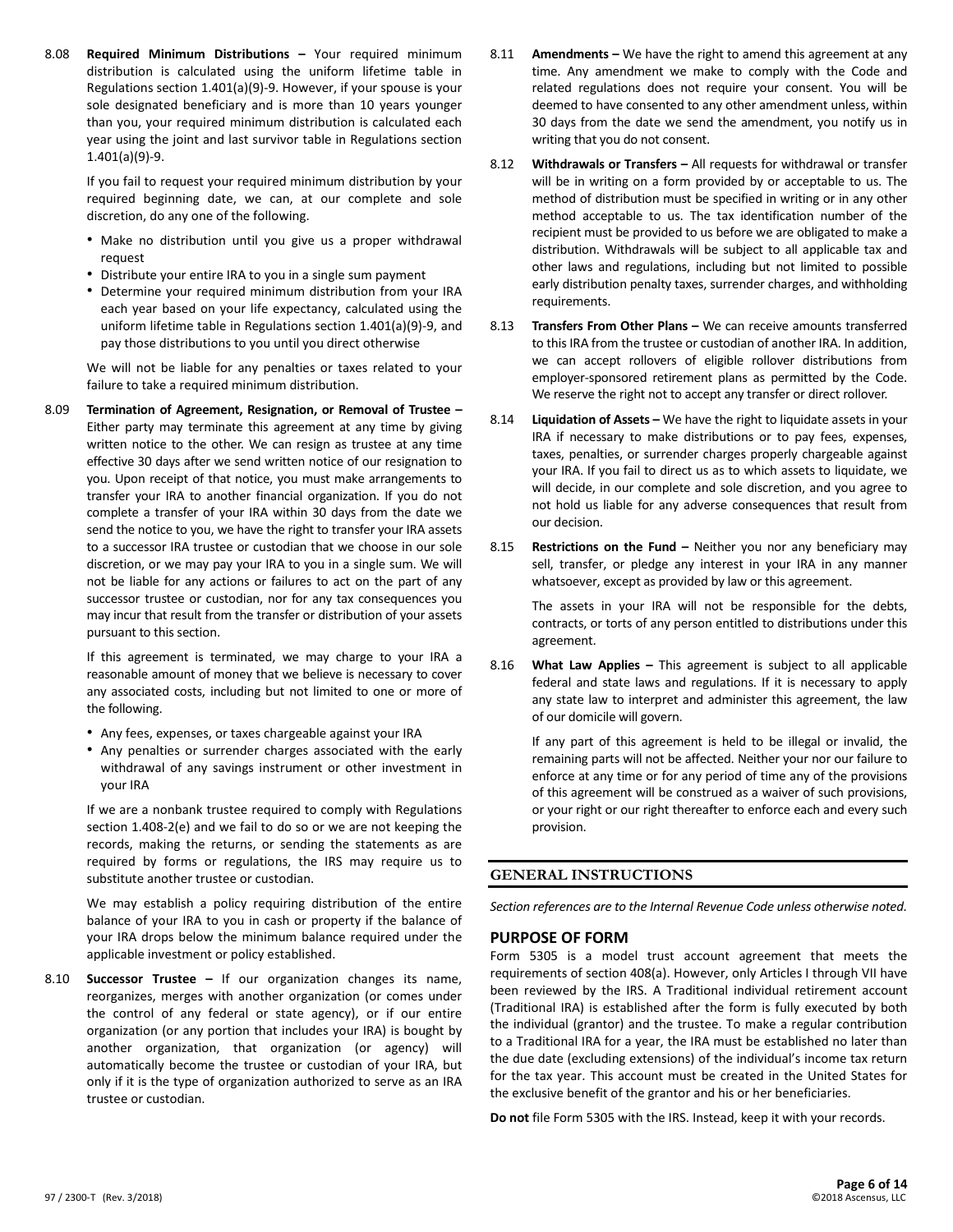For more information on IRAs, including the required disclosures the trustee must give the grantor, see Pub. 590-A, *Contributions to Individual Retirement Arrangements (IRAs)*, and Pub. 590-B, *Distributions from Individual Retirement Arrangements (IRAs)*.

#### **DEFINITIONS**

**Trustee –** The trustee must be a bank or savings and loan association, as defined in section 408(n), or any person who has the approval of the IRS to act as trustee.

**Grantor –** The grantor is the person who establishes the trust account.

#### **TRADITIONAL IRA FOR NONWORKING SPOUSE**

Form 5305 may be used to establish the IRA trust for a nonworking spouse.

Contributions to an IRA trust account for a nonworking spouse must be made to a separate IRA trust account established by the nonworking spouse.

**Article IV –** Distributions made under this article may be made in a single sum, periodic payment, or a combination of both. The distribution option should be reviewed in the year the grantor reaches age 70½ to ensure that the requirements of section 408(a)(6) have been met.

**SPECIFIC INSTRUCTIONS**

**Article VIII –** Article VIII and any that follow it may incorporate additional provisions that are agreed to by the grantor and trustee to complete the agreement. They may include, for example, definitions, investment powers, voting rights, exculpatory provisions, amendment and termination, removal of the trustee, trustee's fees, state law requirements, beginning date of distributions, accepting only cash, treatment of excess contributions, prohibited transactions with the grantor, etc. Attach additional pages if necessary.

### **DISCLOSURE STATEMENT**

#### **RIGHT TO REVOKE YOUR IRA**

You have the right to revoke your IRA within seven days of the receipt of the disclosure statement. If revoked, you are entitled to a full return of the contribution you made to your IRA. The amount returned to you would not include an adjustment for such items as sales commissions, administrative expenses, or fluctuation in market value. You may make this revocation only by mailing or delivering a written notice to the trustee at the address listed on the application.

If you send your notice by first class mail, your revocation will be deemed mailed as of the postmark date.

If you have any questions about the procedure for revoking your IRA, please call the trustee at the telephone number listed on the application.

#### **REQUIREMENTS OF AN IRA**

- A. **Cash Contributions –** Your contribution must be in cash, unless it is a rollover contribution.
- B. **Maximum Contribution –** The total amount you may contribute to an IRA for any taxable year cannot exceed the lesser of 100 percent of your compensation or \$5,500 for 2017 and 2018, with possible costof-living adjustments each year thereafter. If you also maintain a Roth IRA (i.e., an IRA subject to the limits of Internal Revenue Code Section (IRC Sec.) 408A), the maximum contribution to your Traditional IRAs is reduced by any contributions you make to your Roth IRAs. Your total annual contribution to all Traditional IRAs and Roth IRAs cannot exceed the lesser of the dollar amounts described above or 100 percent of your compensation.
- C. **Contribution Eligibility –** You are eligible to make a regular contribution to your IRA if you have compensation and have not attained age 70½ by the end of the taxable year for which the contribution is made.
- D. **Catch-Up Contributions –** If you are age 50 or older by the close of the taxable year, you may make an additional contribution to your IRA. The maximum additional contribution is \$1,000 per year.
- E. **Nonforfeitability –** Your interest in your IRA is nonforfeitable.
- F. **Eligible Trustees –** The trustee of your IRA must be a bank, savings and loan association, credit union, or a person or entity approved by the Secretary of the Treasury.
- G. **Commingling Assets –** The assets of your IRA cannot be commingled with other property except in a common trust fund or common investment fund.
- H. **Life Insurance –** No portion of your IRA may be invested in life insurance contracts.
- I. **Collectibles –** You may not invest the assets of your IRA in collectibles (within the meaning of IRC Sec. 408(m)). A collectible is defined as any work of art, rug or antique, metal or gem, stamp or coin, alcoholic beverage, or other tangible personal property specified by the Internal Revenue Service (IRS). However, specially minted United States gold and silver coins, and certain state-issued coins are permissible investments. Platinum coins and certain gold, silver, platinum, or palladium bullion (as described in IRC Sec. 408(m)(3)) are also permitted as IRA investments.
- J. **Required Minimum Distributions –** You are required to take minimum distributions from your IRA at certain times in accordance with Treasury Regulation 1.408-8. Below is a summary of the IRA distribution rules.
	- 1. You are required to take a minimum distribution from your IRA for the year in which you reach age 70½ and for each year thereafter. You must take your first distribution by your required beginning date, which is April 1 of the year following the year you attain age 70½. The minimum distribution for any taxable year is equal to the amount obtained by dividing the account balance at the end of the prior year by the applicable divisor.
	- 2. The applicable divisor generally is determined using the Uniform Lifetime Table provided by the IRS. If your spouse is your sole designated beneficiary for the entire calendar year, and is more than 10 years younger than you, the required minimum distribution is determined each year using the actual joint life expectancy of you and your spouse obtained from the Joint Life Expectancy Table provided by the IRS, rather than the life expectancy divisor from the Uniform Lifetime Table.

We reserve the right to do any one of the following by April 1 of the year following the year in which you turn age 70½.

(a) Make no distribution until you give us a proper withdrawal request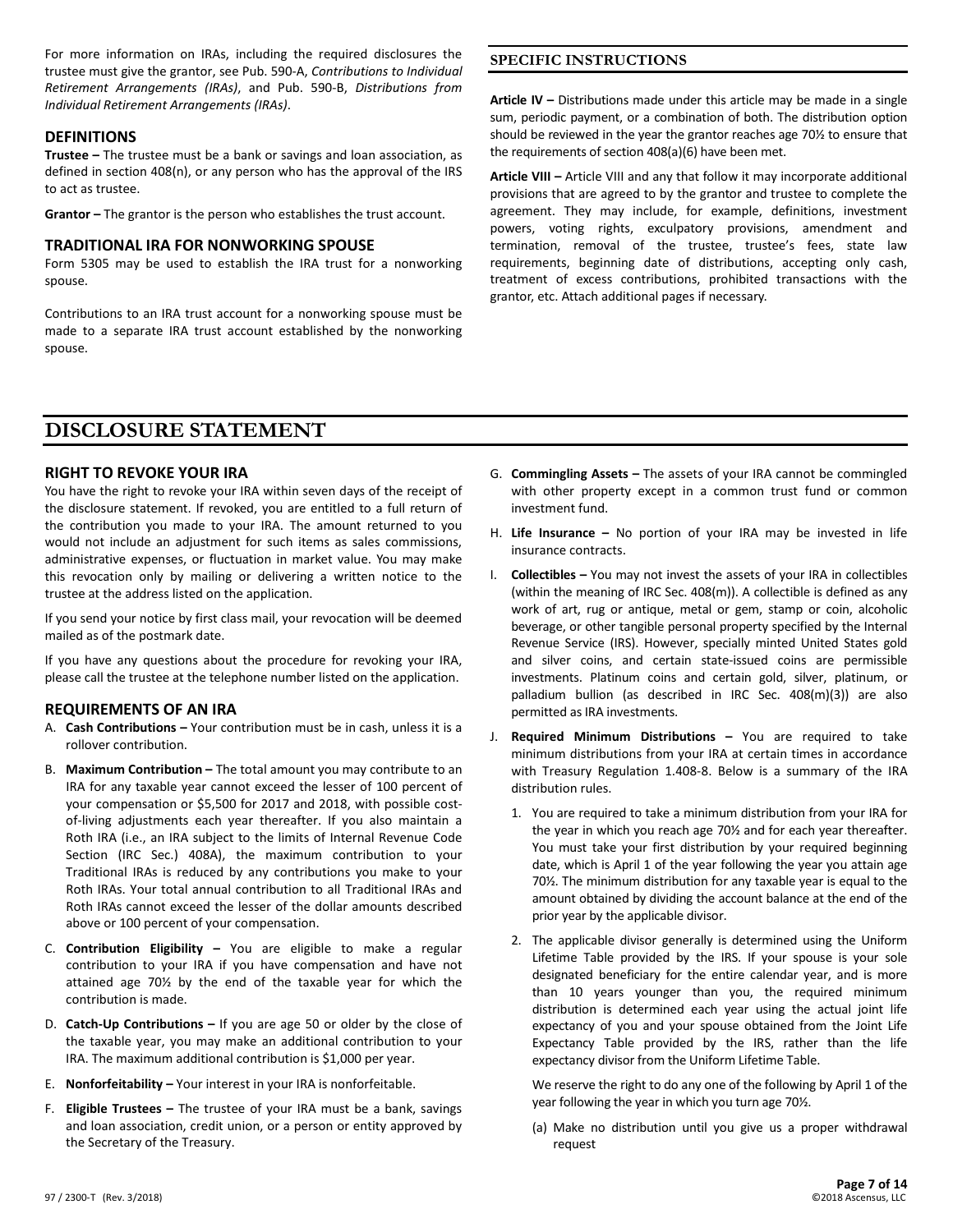- (b) Distribute your entire IRA to you in a single sum payment
- (c) Determine your required minimum distribution each year based on your life expectancy calculated using the Uniform Lifetime Table, and pay those distributions to you until you direct otherwise

If you fail to remove a required minimum distribution, an additional penalty tax of 50 percent is imposed on the amount of the required minimum distribution that should have been taken but was not. You must file IRS Form 5329 along with your income tax return to report and remit any additional taxes to the IRS.

3. Your designated beneficiary is determined based on the beneficiaries designated as of the date of your death, who remain your beneficiaries as of September 30 of the year following the year of your death.

If you die on or after your required beginning date, distributions must be made to your beneficiaries over the longer of the single life expectancy of your designated beneficiaries, or your remaining life expectancy. If a beneficiary other than a person or qualified trust as defined in the Treasury Regulations is named, you will be treated as having no designated beneficiary of your IRA for purposes of determining the distribution period. If there is no designated beneficiary of your IRA, distributions will commence using your single life expectancy, reduced by one in each subsequent year.

If you die before your required beginning date, the entire amount remaining in your account will, at the election of your designated beneficiaries, either

- (a) be distributed by December 31 of the year containing the fifth anniversary of your death, or
- (b) be distributed over the remaining life expectancy of your designated beneficiaries.

If your spouse is your sole designated beneficiary, he or she must elect either option (a) or (b) by the earlier of December 31 of the year containing the fifth anniversary of your death, or December 31 of the year life expectancy payments would be required to begin. Your designated beneficiaries, other than a spouse who is the sole designated beneficiary, must elect either option (a) or (b) by December 31 of the year following the year of your death. If no election is made, distribution will be calculated in accordance with option (b). In the case of distributions under option (b), distributions must commence by December 31 of the year following the year of your death. Generally, if your spouse is the designated beneficiary, distributions need not commence until December 31 of the year you would have attained age 70½, if later. If a beneficiary other than a person or qualified trust as defined in the Treasury Regulations is named, you will be treated as having no designated beneficiary of your IRA for purposes of determining the distribution period. If there is no designated beneficiary of your IRA, the entire IRA must be distributed by December 31 of the year containing the fifth anniversary of your death.

A spouse who is the sole designated beneficiary of your entire IRA will be deemed to elect to treat your IRA as his or her own by either (1) making contributions to your IRA or (2) failing to timely remove a required minimum distribution from your IRA. Regardless of whether or not the spouse is the sole designated beneficiary of your IRA, a spouse beneficiary may roll over his or her share of the assets to his or her own IRA.

If we so choose, for any reason (e.g., due to limitations of our charter or bylaws), we may require that a beneficiary of a deceased IRA owner take total distribution of all IRA assets by December 31 of the year following the year of death.

If your beneficiary fails to remove a required minimum distribution after your death, an additional penalty tax of 50 percent is imposed on the amount of the required minimum distribution that should have been taken but was not. Your beneficiary must file IRS Form 5329 along with his or her income tax return to report and remit any additional taxes to the IRS.

K. **Qualifying Longevity Annuity Contracts and RMDs –** A qualifying longevity annuity contract (QLAC) is a deferred annuity contract that, among other requirements, must guarantee lifetime income starting no later than age 85. The total premiums paid to QLACs in your IRAs must not exceed 25 percent (up to \$125,000) of the combined value of your IRAs (excluding Roth IRAs). The \$125,000 limit is subject to cost-of-living adjustments each year.

When calculating your RMD, you may reduce the prior year end account value by the value of QLACs that your IRA holds as investments.

For more information on QLACs, you may wish to refer to the IRS website at www.irs.gov.

#### **INCOME TAX CONSEQUENCES OF ESTABLISHING AN IRA**

A. **IRA Deductibility –** If you are eligible to contribute to your IRA, the amount of the contribution for which you may take a tax deduction will depend upon whether you (or, in some cases, your spouse) are an active participant in an employer-sponsored retirement plan. If you (and your spouse, if married) are not an active participant, your entire IRA contribution will be deductible. If you are an active participant (or are married to an active participant), the deductibility of your IRA contribution will depend on your modified adjusted gross income (MAGI) and your tax filing status for the tax year for which the contribution was made. MAGI is determined on your income tax return using your adjusted gross income but disregarding any deductible IRA contribution and certain other deductions and exclusions.

**Definition of Active Participant.** Generally, you will be an active participant if you are covered by one or more of the following employer-sponsored retirement plans.

- 1. Qualified pension, profit sharing, 401(k), or stock bonus plan
- 2. Qualified annuity plan of an employer
- 3. Simplified employee pension (SEP) plan
- 4. Retirement plan established by the federal government, a state, or a political subdivision (except certain unfunded deferred compensation plans under IRC Sec. 457)
- 5. Tax-sheltered annuity for employees of certain tax-exempt organizations or public schools
- 6. Plan meeting the requirements of IRC Sec. 501(c)(18)
- 7. Savings incentive match plan for employees of small employers (SIMPLE) IRA plan or a SIMPLE 401(k) plan

If you do not know whether your employer maintains one of these plans or whether you are an active participant in a plan, check with your employer or your tax advisor. Also, the IRS Form W-2, *Wage and Tax Statement*, that you receive at the end of the year from your employer will indicate whether you are an active participant.

If you are an active participant, are single, and have MAGI within the applicable phase-out range listed below, the deductible amount of your contribution is determined as follows. (1) Begin with the appropriate phase-out range maximum for the applicable year (specified below) and subtract your MAGI; (2) divide this total by the difference between the phase-out maximum and minimum; and (3) multiply this number by the maximum allowable contribution for the applicable year, including catch-up contributions if you are age 50 or older. The resulting figure will be the maximum IRA deduction you may take. For example, if you are age 30 with MAGI of \$63,000 in 2017, your maximum deductible contribution is \$4,950 (the 2017 phase-out range maximum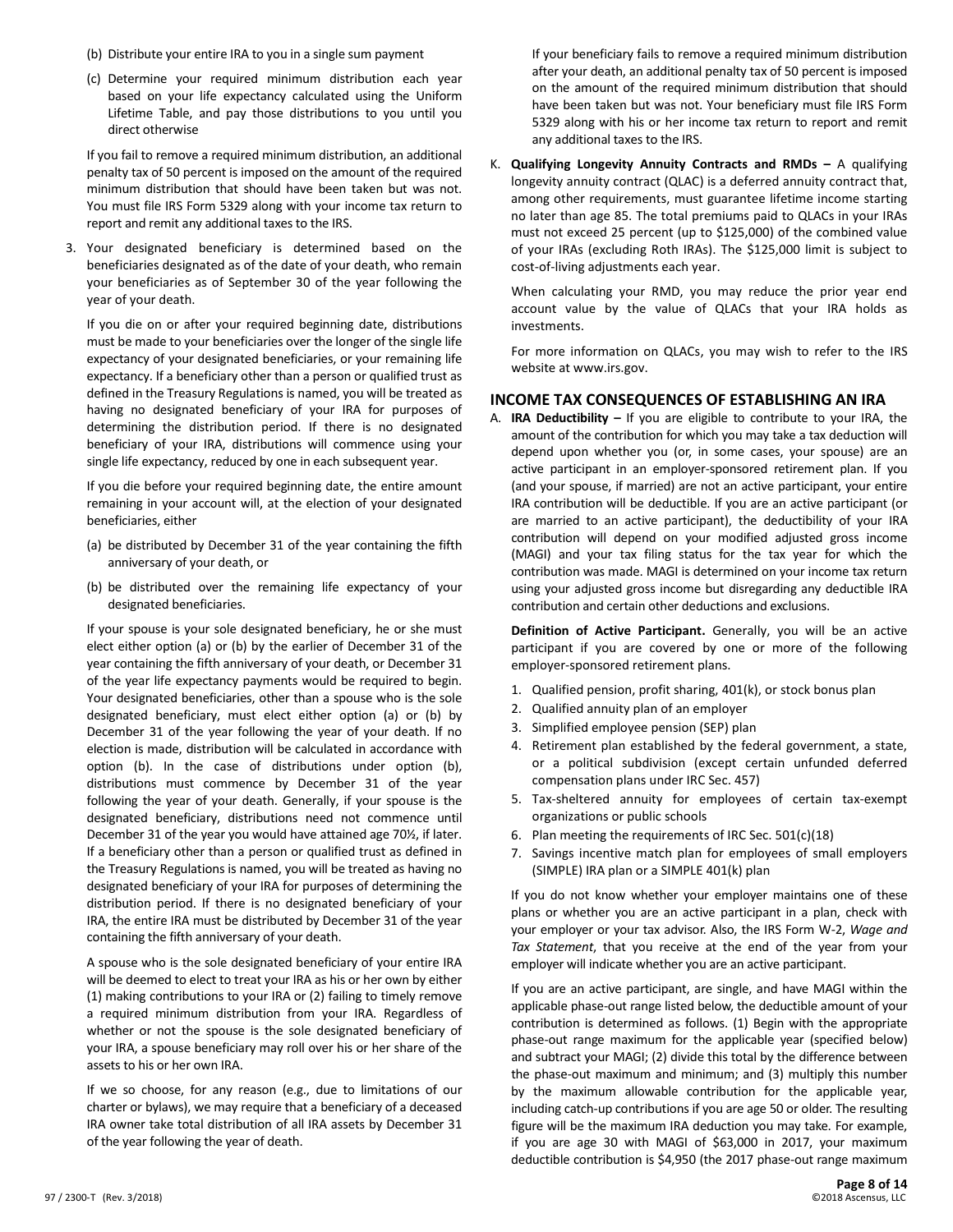of \$72,000 minus your MAGI of \$63,000, divided by the difference between the maximum and minimum phase-out range limits of \$10,000, and multiplied by the contribution limit of \$5,500).

If you are an active participant, are married to an active participant and you file a joint income tax return, and have MAGI within the applicable phase-out range listed below, the deductible amount of your contribution is determined as follows. (1) Begin with the appropriate phase-out maximum for the applicable year (specified below) and subtract your MAGI; (2) divide this total by the difference between the phase-out range maximum and minimum; and (3) multiply this number by the maximum allowable contribution for the applicable year, including catch-up contributions if you are age 50 or older. The resulting figure will be the maximum IRA deduction you may take. For example, if you are age 30 with MAGI of \$103,000 in 2017, your maximum deductible contribution is \$4,400 (the 2017 phase-out maximum of \$119,000 minus your MAGI of \$103,000, divided by the difference between the maximum and minimum phase-out limits of \$20,000, and multiplied by the contribution limit of \$5,500).

If you are an active participant, are married and you file a separate income tax return, your MAGI phase-out range is generally \$0–\$10,000. However, if you lived apart for the entire tax year, you are treated as a single filer.

| Tax Year | <b>Joint Filers</b><br>Phase-Out Range* | <b>Single Taxpayers</b><br>Phase-Out Range* |
|----------|-----------------------------------------|---------------------------------------------|
|          | (minimum)(maximum)                      | (minimum)(maximum)                          |
| 2011     | \$90,000-110,000                        | \$56,000-66,000                             |
| 2012     | \$92,000-112,000                        | \$58,000-68,000                             |
| 2013     | \$95,000-115,000                        | \$59,000-69,000                             |
| 2014     | \$96,000-116,000                        | \$60,000-70,000                             |
| 2015     | \$98,000-118,000                        | \$61,000-71,000                             |
| 2016     | \$98,000-118,000                        | \$61,000-71,000                             |
| 2017     | \$99,000-119,000                        | \$62,000-72,000                             |
| 2018     | \$101,000-121,000                       | \$63,000-73,000                             |

\*MAGI limits are subject to cost-of-living adjustments each year.

The MAGI phase-out range for an individual that is not an active participant, but is married to an active participant, is \$186,000–\$196,000 (for 2017) and \$189,000–\$199,000 (for 2018). This limit is also subject to cost-of-living increases for tax years after 2018. If you are not an active participant in an employer-sponsored retirement plan, are married to someone who is an active participant, and you file a joint income tax return with MAGI between the applicable phase-out range for the year, your maximum deductible contribution is determined as follows. (1) Begin with the appropriate MAGI phase-out maximum for the year and subtract your MAGI; (2) divide this total by the difference between the phase-out range maximum and minimum; and (3) multiply this number by the maximum allowable contribution for the applicable year, including catch-up contributions if you are age 50 or older. The resulting figure will be the maximum IRA deduction you may take.

You must round the resulting deduction to the next highest \$10 if the number is not a multiple of 10. If your resulting deduction is between \$0 and \$200, you may round up to \$200.

B. **Contribution Deadline –** The deadline for making an IRA contribution is your tax return due date (not including extensions). You may designate a contribution as a contribution for the preceding taxable year in a manner acceptable to us. For example, if you are a calendaryear taxpayer and you make your IRA contribution on or before your tax filing deadline, your contribution is considered to have been made for the previous tax year if you designate it as such.

If you are a member of the Armed Forces serving in a combat zone, hazardous duty area, or contingency operation, you may have an extended contribution deadline of 180 days after the last day served in the area. In addition, your contribution deadline for a particular tax year is also extended by the number of days that remained to file

that year's tax return as of the date you entered the combat zone. This additional extension to make your IRA contribution cannot exceed the number of days between January 1 and your tax filing deadline, not including extensions.

- C. **Tax Credit for Contributions –** You may be eligible to receive a tax credit for your Traditional IRA contributions. This credit will be allowed in addition to any tax deduction that may apply, and may not exceed \$1,000 in a given year. You may be eligible for this tax credit if you are
	- age 18 or older as of the close of the taxable year,
	- not a dependent of another taxpayer, and
	- not a full-time student.

The credit is based upon your income (see chart below), and will range from 0 to 50 percent of eligible contributions. In order to determine the amount of your contributions, add all of the contributions made to your Traditional IRA and reduce these contributions by any distributions that you have taken during the testing period. The testing period begins two years prior to the year for which the credit is sought and ends on the tax return due date (including extensions) for the year for which the credit is sought. In order to determine your tax credit, multiply the applicable percentage from the chart below by the amount of your contributions that do not exceed \$2,000.

| 2017 Adjusted Gross Income* | <b>Applicable</b>      |                 |            |
|-----------------------------|------------------------|-----------------|------------|
| Joint<br><b>Return</b>      | Head of a<br>Household |                 | Percentage |
| $$1 - 37,000$               | $$1 - 27,750$          | $$1 - 18,500$   | 50         |
| \$37,001-40,000             | \$27,751-30,000        | \$18,501-20,000 | 20         |
| \$40,001-62,000             | \$30,001-46,500        | \$20,001-31,000 | 10         |
| Over \$62,000               | Over \$46,500          | Over \$31,000   | 0          |

| 2018 Adjusted Gross Income*               | <b>Applicable</b> |                           |            |
|-------------------------------------------|-------------------|---------------------------|------------|
| Head of a<br>Joint<br>Household<br>Return |                   | <b>All Other</b><br>Cases | Percentage |
| $$1 - 38,000$                             | $$1 - 28,500$     | $$1 - 19,000$             | 50         |
| \$38,001-41,000                           | \$28,501-30,750   | \$19,001-20,500           | 20         |
| \$41,001-63,000                           | \$30,751-47,250   | \$20,501-31,500           | 10         |
| Over \$63,000                             | Over \$47,250     | Over \$31,500             | 0          |

\*Adjusted gross income (AGI) includes foreign earned income and income from Guam, America Samoa, North Mariana Islands, and Puerto Rico. AGI limits are subject to cost-of-living adjustments each year.

- D. **Excess Contributions –** An excess contribution is any amount that is contributed to your IRA that exceeds the amount that you are eligible to contribute. If the excess is not corrected timely, an additional penalty tax of six percent will be imposed upon the excess amount. The procedure for correcting an excess is determined by the timeliness of the correction as identified below.
	- 1. **Removal Before Your Tax Filing Deadline.** An excess contribution may be corrected by withdrawing the excess amount, along with the earnings attributable to the excess, before your tax filing deadline, including extensions, for the year for which the excess contribution was made. An excess withdrawn under this method is not taxable to you, but you must include the earnings attributable to the excess in your taxable income in the year in which the contribution was made. The six percent excess contribution penalty tax will be avoided.
	- 2. **Removal After Your Tax Filing Deadline.** If you are correcting an excess contribution after your tax filing deadline, including extensions, remove only the amount of the excess contribution. The six percent excess contribution penalty tax will be imposed on the excess contribution for each year it remains in the IRA. An excess withdrawal under this method will only be taxable to you if the total contributions made in the year of the excess exceed the annual applicable contribution limit.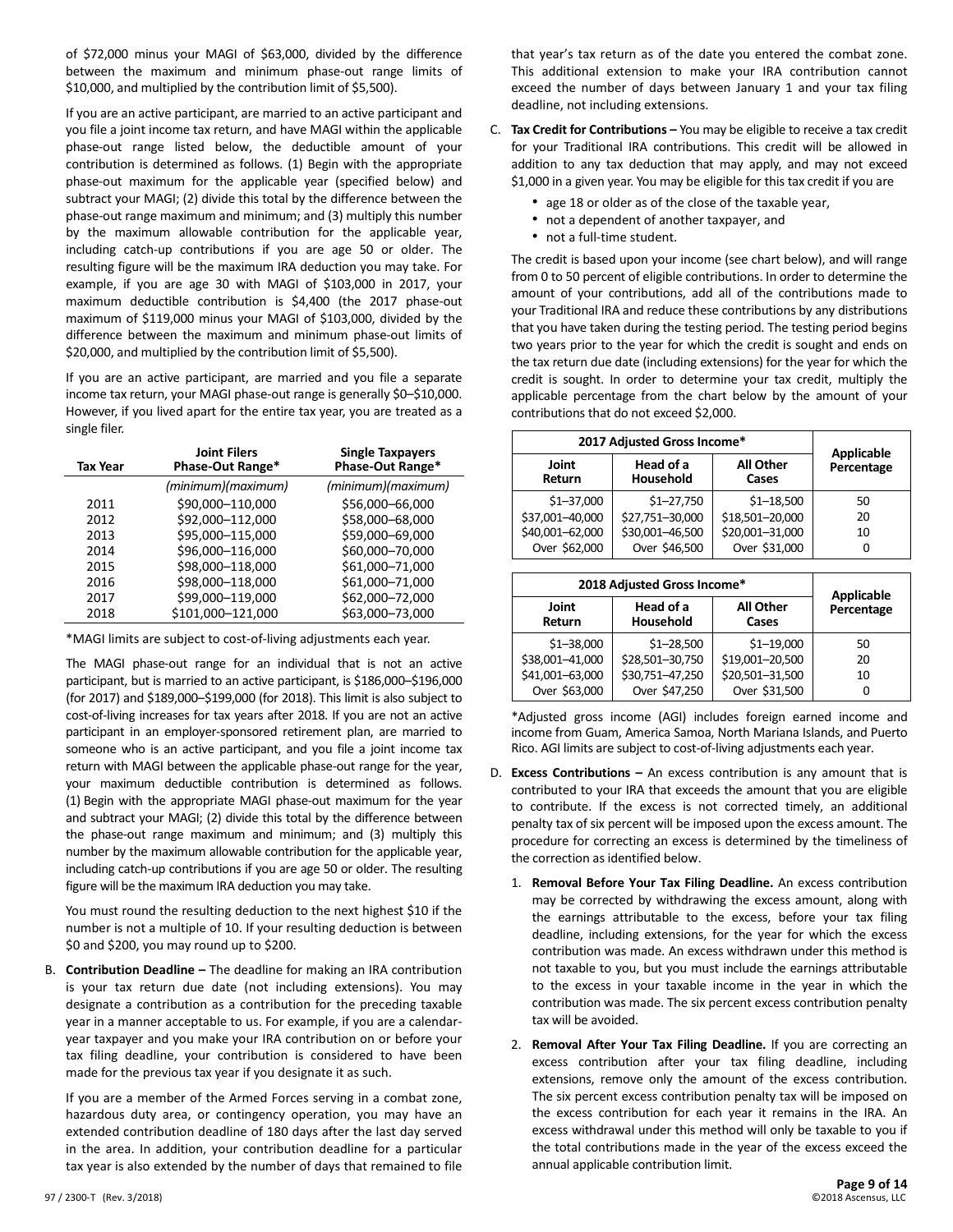3. **Carry Forward to a Subsequent Year.** If you do not withdraw the excess contribution, you may carry forward the contribution for a subsequent tax year. To do so, you under-contribute for that tax year and carry the excess contribution amount forward to that year on your tax return. The six percent excess contribution penalty tax will be imposed on the excess amount for each year that it remains as an excess contribution at the end of the year.

You must file IRS Form 5329 along with your income tax return to report and remit any additional taxes to the IRS.

- E. **Tax-Deferred Earnings –** The investment earnings of your IRA are not subject to federal income tax until distributions are made (or, in certain instances, when distributions are deemed to be made).
- F. **Nondeductible Contributions –** You may make nondeductible contributions to your IRA to the extent that deductible contributions are not allowed. The sum of your deductible and nondeductible IRA contributions cannot exceed your contribution limit (the lesser of the allowable contribution limit described previously, or 100 percent of compensation). You may elect to treat deductible IRA contributions as nondeductible contributions.

If you make nondeductible contributions for a particular tax year, you must report the amount of the nondeductible contribution along with your income tax return using IRS Form 8606. Failure to file IRS Form 8606 will result in a \$50 per failure penalty.

If you overstate the amount of designated nondeductible contributions for any taxable year, you are subject to a \$100 penalty unless reasonable cause for the overstatement can be shown.

G. **Taxation of Distributions –** The taxation of IRA distributions depends on whether or not you have ever made nondeductible IRA contributions. If you have only made deductible contributions, all IRA distribution amounts will be included in income.

If you have ever made nondeductible contributions to any IRA, the following formula must be used to determine the amount of any IRA distribution excluded from income.

(Aggregate Nondeductible Contributions)

x (Amount Withdrawn)

Aggregate IRA Balance = Amount Excluded From Income

**NOTE:** Aggregate nondeductible contributions include all nondeductible contributions made by you through the end of the year of the distribution that have not previously been withdrawn and excluded from income. Also note that the aggregate IRA balance includes the total balance of all of your Traditional and SIMPLE IRAs as of the end of the year of distribution and any distributions occurring during the year.

- H. **Income Tax Withholding –** Any withdrawal from your IRA is subject to federal income tax withholding. You may, however, elect not to have withholding apply to your IRA withdrawal. If withholding is applied to your withdrawal, not less than 10 percent of the amount withdrawn must be withheld.
- I. **Early Distribution Penalty Tax –** If you receive an IRA distribution before you attain age 59½, an additional early distribution penalty tax of 10 percent will apply to the taxable amount of the distribution unless one of the following exceptions apply. **1) Death.** After your death, payments made to your beneficiary are not subject to the 10 percent early distribution penalty tax. **2) Disability.** If you are disabled at the time of distribution, you are not subject to the additional 10 percent early distribution penalty tax. In order to be disabled, a physician must determine that your impairment can be expected to result in death or to be of long, continued, and indefinite duration. **3) Substantially equal periodic payments.** You are not subject to the additional 10 percent early distribution penalty tax if you are taking a series of substantially equal periodic payments (at least annual payments) over your life expectancy or the joint life expectancy of you and your beneficiary. You

must continue these payments for the longer of five years or until you reach age 59½. **4) Unreimbursed medical expenses.** If you take payments to pay for unreimbursed medical expenses that exceed a specified percentage of your adjusted gross income, you will not be subject to the 10 percent early distribution penalty tax. For further detailed information and effective dates you may obtain IRS Publication 590-B, *Distributions from Individual Retirement Arrangements (IRAs),* from the IRS. The medical expenses may be for you, your spouse, or any dependent listed on your tax return. **5) Health insurance premiums.** If you are unemployed and have received unemployment compensation for 12 consecutive weeks under a federal or state program, you may take payments from your IRA to pay for health insurance premiums without incurring the 10 percent early distribution penalty tax. **6) Higher education expenses.** Payments taken for certain qualified higher education expenses for you, your spouse, or the children or grandchildren of you or yourspouse, will not be subject to the 10 percent early distribution penalty tax. **7) First-time homebuyer.** You may take payments from your IRA to use toward qualified acquisition costs of buying or building a principal residence. The amount you may take for this reason may not exceed a lifetime maximum of \$10,000. The payment must be used for qualified acquisition costs within 120 days of receiving the distribution. **8) IRS levy.** Payments from your IRA made to the U.S. government in response to a federal tax levy are not subject to the 10 percent early distribution penalty tax. **9) Qualified reservist distributions.** If you are a qualified reservist member called to active duty for more than 179 days or an indefinite period, the payments you take from your IRA during the active duty period are not subject to the 10 percent early distribution penalty tax.

You must file IRS Form 5329 along with your income tax return to the IRS to report and remit any additional taxes or to claim a penalty tax exception.

- J. **Rollovers and Conversions –** Your IRA may be rolled over to another IRA, SIMPLE IRA, or an eligible employer-sponsored retirement plan of yours, may receive rollover contributions, or may be converted to a Roth IRA, provided that all of the applicable rollover and conversion rules are followed. Rollover is a term used to describe a movement of cash or other property to your IRA from another IRA, or from your employer's qualified retirement plan, 403(a) annuity, 403(b) taxsheltered annuity, 457(b) eligible governmental deferred compensation plan, or federal Thrift Savings Plan. The amount rolled over is not subject to taxation or the additional 10 percent early distribution penalty tax. Conversion is a term used to describe the movement of Traditional IRA assets to a Roth IRA. A conversion generally is a taxable event. The general rollover and conversion rules are summarized below. These transactions are often complex. If you have any questions regarding a rollover or conversion, please see a competent tax advisor.
	- 1. **Traditional IRA-to-Traditional IRA Rollovers.** Assets distributed from your Traditional IRA may be rolled over to the same Traditional IRA or another Traditional IRA of yours if the requirements of IRC Sec. 408(d)(3) are met. A proper IRA-to-IRA rollover is completed if all or part of the distribution is rolled over not later than 60 days after the distribution is received. In the case of a distribution for a first-time homebuyer where there was a delay or cancellation of the purchase, the 60-day rollover period may be extended to 120 days.

You are permitted to roll over only one distribution from an IRA (Traditional, Roth, or SIMPLE) in a 12-month period, regardless of the number of IRAs you own. A distribution may be rolled over to the same IRA or to another IRA that is eligible to receive the rollover. For more information on rollover limitations, you may wish to obtain IRS Publication 590-B, *Distributions from Individual Retirement Arrangements (IRAs)*, from the IRS or refer to the IRS website at www.irs.gov.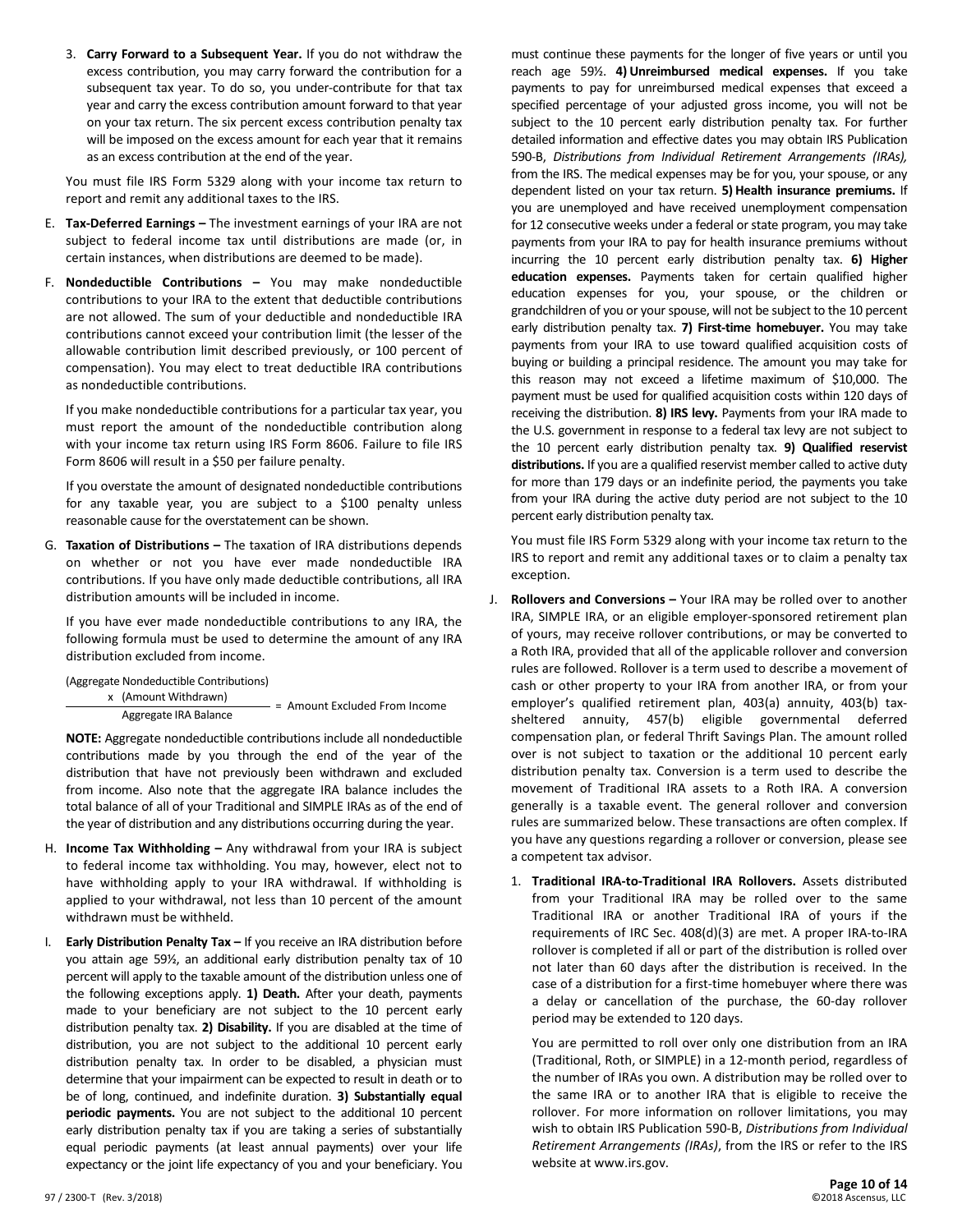2. **SIMPLE IRA-to-Traditional IRA Rollovers.** Assets distributed from your SIMPLE IRA may be rolled over to your Traditional IRA without IRS penalty tax provided two years have passed since you first participated in a SIMPLE IRA plan sponsored by your employer. As with Traditional IRA-to-Traditional IRA rollovers, the requirements of IRC Sec. 408(d)(3) must be met. A proper SIMPLE IRA-to-IRA rollover is completed if all or part of the distribution is rolled over not later than 60 days after the distribution is received.

You are permitted to roll over only one distribution from an IRA (Traditional, Roth, or SIMPLE) in a 12-month period, regardless of the number of IRAs you own. A distribution may be rolled over to the same IRA or to another IRA that is eligible to receive the rollover. For more information on rollover limitations, you may wish to obtain IRS Publication 590-B, *Distributions from Individual Retirement Arrangements (IRAs)*, from the IRS or refer to the IRS website at www.irs.gov.

3. **Employer-Sponsored Retirement Plan-to-Traditional IRA Rollovers.** You may roll over, directly or indirectly, any eligible rollover distribution from an eligible employer-sponsored retirement plan. An eligible rollover distribution is defined generally as any distribution from a qualified retirement plan, 403(a) annuity, 403(b) tax-sheltered annuity, 457(b) eligible governmental deferred compensation plan, or federal Thrift Savings Plan unless it is a required minimum distribution, hardship distribution, part of a certain series of substantially equal periodic payments, corrective distributions of excess contributions, excess deferrals, excess annual additions and any income allocable to the excess, deemed loan distribution, dividends on employer securities, the cost of life insurance coverage, or a distribution of Roth elective deferrals from a 401(k), 403(b), governmental 457(b), or federal Thrift Savings Plan.

If you elect to receive your rollover distribution prior to placing it in an IRA, thereby conducting an indirect rollover, your plan administrator generally will be required to withhold 20 percent of your distribution as a payment of income taxes. When completing the rollover, you may make up out of pocket the amount withheld, and roll over the full amount distributed from your employersponsored retirement plan. To qualify as a rollover, your eligible rollover distribution generally must be rolled over to your IRA not later than 60 days after you receive the distribution. In the case of a plan loan offset due to plan termination or severance from employment, the deadline for completing the rollover is your tax return due date (including extensions) for the year in which the offset occurs. Alternatively, you may claim the withheld amount as income, and pay the applicable income tax, and if you are under age 59½, the 10 percent early distribution penalty tax (unless an exception to the penalty applies).

As an alternative to the indirect rollover, your employer generally must give you the option to directly roll over your employersponsored retirement plan balance to an IRA. If you elect the direct rollover option, your eligible rollover distribution will be paid directly to the IRA (or other eligible employer-sponsored retirement plan) that you designate. The 20 percent withholding requirements do not apply to direct rollovers.

- 4. **Beneficiary Rollovers From Employer-Sponsored Retirement Plans.** If you are a spouse, nonspouse, or qualified trust beneficiary of a deceased employer-sponsored retirement plan participant, you may directly roll over inherited assets from a qualified retirement plan, 403(a) annuity, 403(b) tax-sheltered annuity, or 457(b) eligible governmental deferred compensation plan to an inherited IRA. The IRA must be maintained as an inherited IRA, subject to the beneficiary distribution requirements.
- 5. **Traditional IRA-to-SIMPLE IRA Rollovers.** Assets distributed from your Traditional IRA may be rolled over to a SIMPLE IRA if the

requirements of IRC Sec. 408(d)(3) are met and two years have passed since you first participated in a SIMPLE IRA plan sponsored by your employer. A proper Traditional IRA-to-SIMPLE IRA rollover is completed if all or part of the distribution is rolled over not later than 60 days after the distribution is received. In the case of a distribution for a first-time homebuyer where there was a delay or cancellation of the purchase, the 60-day rollover period may be extended to 120 days.

You are permitted to roll over only one distribution from an IRA (Traditional, Roth, or SIMPLE) in a 12-month period, regardless of the number of IRAs you own. A distribution may be rolled over to the same IRA or to another IRA that is eligible to receive the rollover. For more information on rollover limitations, you may obtain IRS Publication 590-B, *Distributions from Individual Retirement Arrangements (IRAs)*, from the IRS or refer to the IRS website at www.irs.gov.

- 6. **Traditional IRA-to-Employer-Sponsored Retirement Plan Rollovers.** You may roll over, directly or indirectly, any taxable eligible rollover distribution from an IRA to your qualified retirement plan, 403(a) annuity, 403(b) tax-sheltered annuity, or 457(b) eligible governmental deferred compensation plan as long as the employersponsored retirement plan accepts such rollover contributions.
- 7. **Traditional IRA-to-Roth IRA Conversions.** If you convert to a Roth IRA, the amount of the conversion from your Traditional IRA to your Roth IRA will be treated as a distribution for income tax purposes, and is includible in your gross income (except for any nondeductible contributions). Although the conversion amount generally is included in income, the 10 percent early distribution penalty tax will not apply to conversions from a Traditional IRA to a Roth IRA, regardless of whether you qualify for any exceptions to the 10 percent penalty tax. If you are age 70½ or older you must remove your required minimum distribution before converting your Traditional IRA.
- 8. **Qualified HSA Funding Distribution.** If you are eligible to contribute to a health savings account (HSA), you may be eligible to take a one-time tax-free qualified HSA funding distribution from your IRA and directly deposit it to your HSA. The amount of the qualified HSA funding distribution may not exceed the maximum HSA contribution limit in effect for the type of high deductible health plan coverage (i.e., single or family coverage) that you have at the time of the deposit, and counts toward your HSA contribution limit for that year. For further detailed information, you may wish to obtain IRS Publication 969, *Health Savings Accounts and Other Tax-Favored Health Plans*.
- 9. **Rollovers of Settlement Payments From Bankrupt Airlines.** If you are a qualified airline employee who has received a qualified airline settlement payment from a commercial airline carrier under the approval of an order of a federal bankruptcy court, you are allowed to roll over up to 90 percent of the proceeds into your Traditional IRA within 180 days after receipt of such amount, or by a later date if extended by federal law. If you make such a rollover contribution, you may exclude the amount rolled over from your gross income in the taxable year in which the airline settlement payment was paid to you. For further detailed information and effective dates you may obtain IRS Publication 590-A, *Contributions to Individual Retirement Arrangements (IRAs)*, from the IRS or refer to the IRS website at www.irs.gov.
- 10. **Rollovers of Exxon Valdez Settlement Payments.** If you receive a qualified settlement payment from Exxon Valdez litigation, you may roll over the amount of the settlement, up to \$100,000, reduced by the amount of any qualified Exxon Valdez settlement income previously contributed to a Traditional or Roth IRA or eligible retirement plan in prior taxable years. You will have until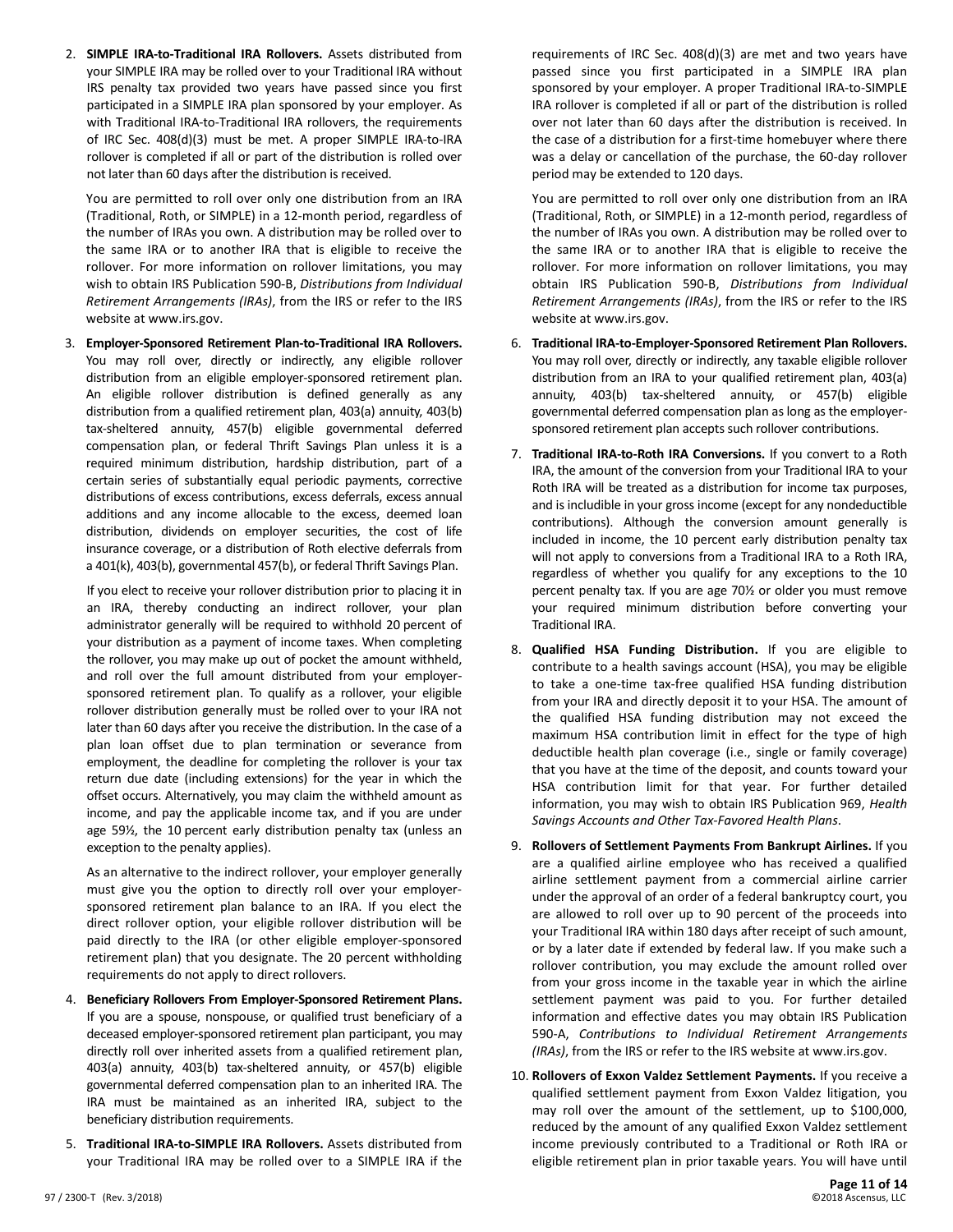your tax return due date (not including extensions) for the year in which the qualified settlement income is received to make the rollover contribution. To obtain more information on this type of rollover, you may wish to visit the IRS website at www.irs.gov.

- 11. **Rollover of IRS Levy.** If you receive a refund of eligible retirement plan assets that had been wrongfully levied, you may roll over the amount returned up until your tax return due date (not including extensions) for the year in which the money was returned.
- 12. **Written Election.** At the time you make a rollover to an IRA, you must designate in writing to the trustee your election to treat that contribution as a rollover. Once made, the rollover election is irrevocable.
- K. **Transfer Due to Divorce –** If all or any part of your IRA is awarded to your spouse or former spouse in a divorce or legal separation proceeding, the amount so awarded will be treated as the spouse's IRA (and may be transferred pursuant to a court-approved divorce decree or written legal separation agreement to another IRA of your spouse), and will not be considered a taxable distribution to you. A transfer is a tax-free direct movement of cash and/or property from one Traditional IRA to another.
- L. **Recharacterizations –** If you make a contribution to a Traditional IRA and later recharacterize either all or a portion of the original contribution to a Roth IRA along with net income attributable, you may elect to treat the original contribution as having been made to the Roth IRA. The same methodology applies when recharacterizing a contribution from a Roth IRA to a Traditional IRA. For tax years beginning before January 1, 2018, if you have converted from a Traditional IRA to a Roth IRA you may recharacterize the conversion along with net income attributable back to a Traditional IRA. The deadline for completing a recharacterization is your tax filing deadline (including any extensions) for the year for which the original contribution was made or conversion completed. However, effective for tax years beginning after December 31, 2017, you may not recharacterize a Roth IRA conversion.

#### **LIMITATIONS AND RESTRICTIONS**

- A. **SEP Plans –** Under a simplified employee pension (SEP) plan that meets the requirements of IRC Sec. 408(k), your employer may make contributions to your IRA. Your employer is required to provide you with information that describes the terms of your employer's SEP plan.
- B. **Spousal IRA –** If you are married and have compensation, you may contribute to an IRA established for the benefit of your spouse for any year prior to the year your spouse turns age 70½, regardless of whether or not your spouse has compensation. You may make these spousal contributions even if you are age 70½ or older. You must file a joint income tax return for the year for which the contribution is made.

The amount you may contribute to your IRA and your spouse's IRA is the lesser of 100 percent of your combined eligible compensation or \$11,000 for 2017 and 2018. This amount may be increased with costof-living adjustments each year. However, you may not contribute more than the individual contribution limit to each IRA.

If your spouse is age 50 or older by the close of the taxable year, and is otherwise eligible, you may make an additional contribution to your spouse's IRA. The maximum additional contribution is \$1,000 per year.

- C. **Deduction of Rollovers and Transfers –** A deduction is not allowed for rollover or transfer contributions.
- D. **Gift Tax –** Transfers of your IRA assets to a beneficiary made during your life and at your request may be subject to federal gift tax under IRC Sec. 2501.
- E. **Special Tax Treatment –** Capital gains treatment and 10-year income averaging authorized by IRC Sec. 402 do not apply to IRA distributions.
- F. **Prohibited Transactions –** If you or your beneficiary engage in a prohibited transaction with your IRA, as described in IRC Sec. 4975, your IRA will lose its tax-deferred status, and you must include the value of your account in your gross income for that taxable year. The following transactions are examples of prohibited transactions with your IRA. (1) Taking a loan from your IRA (2) Buying property for personal use (present or future) with IRA assets (3) Receiving certain bonuses or premiums because of your IRA.
- G. **Pledging –** If you pledge any portion of your IRA as collateral for a loan, the amount so pledged will be treated as a distribution and will be included in your gross income for that year.

#### **OTHER**

- A. **IRS Plan Approval –** Articles I through VII of the agreement used to establish this IRA have been approved by the IRS. The IRS approval is a determination only as to form. It is not an endorsement of the plan in operation or of the investments offered.
- B. **Additional Information –** For further information on IRAs, you may wish to obtain IRS Publication 590-A, *Contributions to Individual Retirement Arrangements (IRAs)*, or Publication 590-B, *Distributions from Individual Retirement Arrangements (IRAs)*, by calling 800-TAX-FORM, or by visiting www.irs.gov on the Internet.
- C. **Important Information About Procedures for Opening a New Account –** To help the government fight the funding of terrorism and money laundering activities, federal law requires all financial organizations to obtain, verify, and record information that identifies each person who opens an account. Therefore, when you open an IRA, you are required to provide your name, residential address, date of birth, and identification number. We may require other information that will allow us to identify you.
- D. **Qualified Reservist Distributions –** If you are an eligible qualified reservist who has taken penalty-free qualified reservist distributions from your IRA or retirement plan, you may recontribute those amounts to an IRA generally within a two-year period from your date of return.
- E. **Qualified Charitable Distributions –** If you are age 70½ or older, you may take tax-free IRA distributions of up to \$100,000 per year and have these distributions paid directly to certain charitable organizations. Special tax rules may apply. For further detailed information you may obtain IRS Publication 590-B, *Distributions from Individual Retirement Arrangements (IRAs)*, from the IRS or refer to the IRS website at www.irs.gov.
- F. **Disaster Related Relief –** If you qualify (for example, you sustained an economic loss due to, or are otherwise considered affected by, certain IRS designated disasters), you may be eligible for favorable tax treatment on distributions, rollovers, and other transactions involving your IRA. Qualified disaster relief may include penalty-tax free early distributions made during specified timeframes for each disaster, the ability to include distributions in your gross income ratably over multiple years, the ability to roll over distributions to an eligible retirement plan without regard to the 60-day rollover rule, and more. For additional information on specific disasters, including a complete listing of disaster areas, qualification requirements for relief, and allowable disaster-related IRA transactions, you may wish to obtain IRS Publication 590-B, *Distributions from Individual Retirement Arrangements (IRAs)*, from the IRS or refer to the IRS website at www.irs.gov.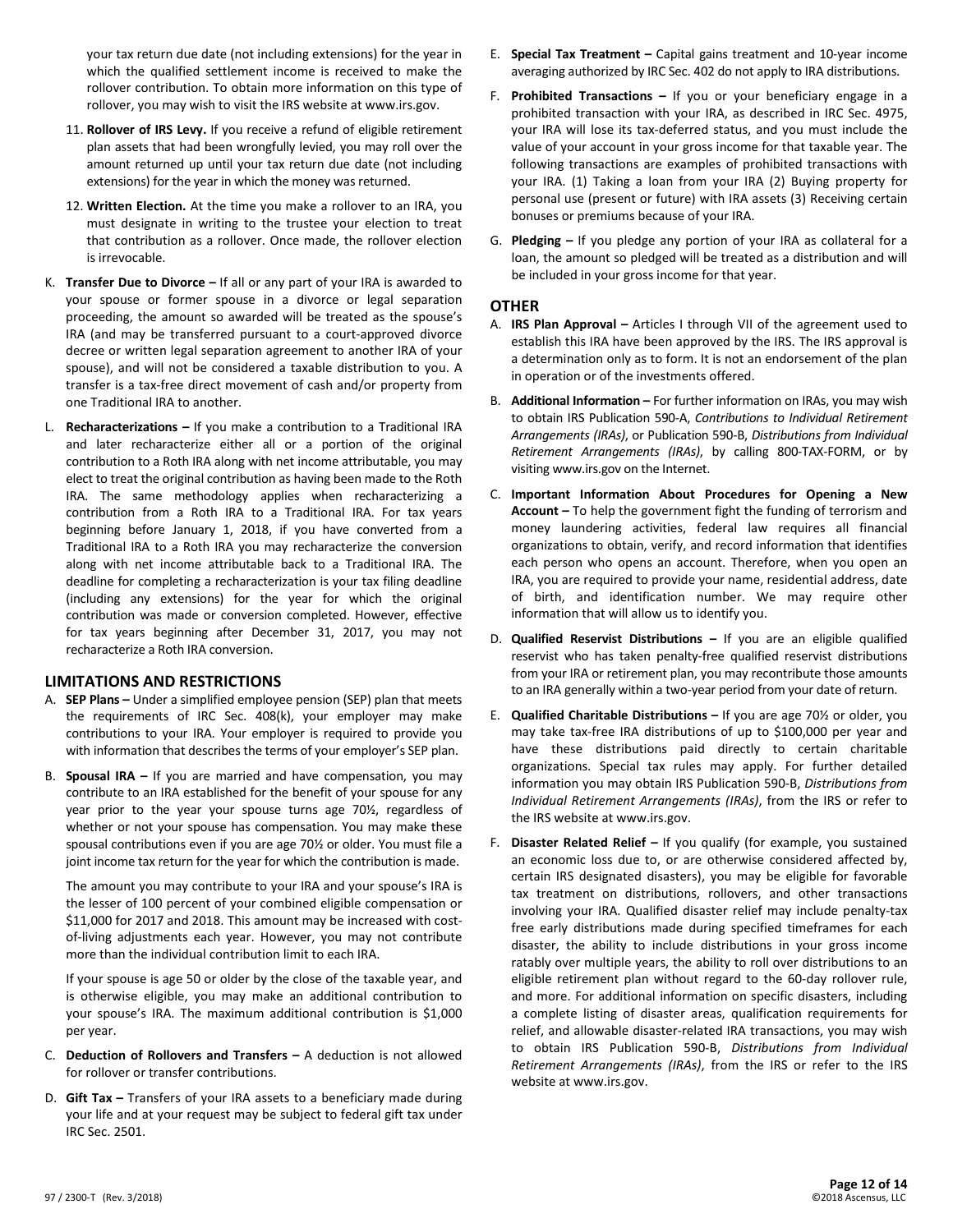# **FINANCIAL DISCLOSURE**

*The term* IRA *will be used below to mean Traditional IRA, Roth IRA, and SIMPLE IRA, unless otherwise specified.*

**The financial organization should complete the financial disclosure using Method I, Method II, or Method III.** *If the growth of the IRA can reasonably be projected, use either Method I or Method II. The account values projected using Method I or Method II must be reduced by all applicable fees and penalties. If annual fees are assessed, such as an annual service fee, use Method II. If no projection of growth of the IRA can reasonably be shown, use Method III.*

#### **METHOD I Growth can be projected** *(Do not use Method I if an annual fee is charged. Instead, use Method II for financial projections.)*

#### Your Age on Your Birth Date This Year \_\_\_\_\_\_\_\_\_\_\_\_\_\_\_Length of Time Deposit (If applicable)\_

The charts below give projections of the value of your IRA by showing the amount available at the end of each year. These projections assume an interest rate of .25%, compounded annually. If you have invested your IRA in a time deposit, a loss-of-earnings penalty may be charged against a withdrawal before maturity. A transaction fee may also apply to your IRA.

The Regular Contribution chart assumes that an annual contribution of \$1,000 is made on the first day of each year. The Rollover, Transfer, or Conversion\* chart assumes that a one-time deposit of \$1,000 is made on the first day of the first year.

*Indicate the projected account value for each of the years, taking into consideration any applicable loss of earnings penalty or other fees assessed if the IRA owner received a distribution at the end of the year for which the projection is being made. First, circle the year-end projected IRA value that is applicable for each of the first five years. Next, circle the applicable IRA value for the years in which the IRA owner will attain ages 60, 65, and 70.*

|                   | <b>REGULAR CONTRIBUTION</b>                      |                                                                |                        |                                            | ROLLOVER, TRANSFER, OR CONVERSION*         |                   |                         |                      |                      |                                                  |                                            |
|-------------------|--------------------------------------------------|----------------------------------------------------------------|------------------------|--------------------------------------------|--------------------------------------------|-------------------|-------------------------|----------------------|----------------------|--------------------------------------------------|--------------------------------------------|
|                   | FINANCIAL PROJECTIONS WITH .25% RATE OF INTEREST |                                                                |                        |                                            |                                            |                   |                         |                      |                      | FINANCIAL PROJECTIONS WITH .25% RATE OF INTEREST |                                            |
| NO.<br><b>YRS</b> | <b>ACCOUNT</b><br>VALUE                          | 1 MO.<br>PENALTY                                               | 3 MO.<br>PENALTY       | 6 MO.<br>PENALTY                           | AMT. AFTER<br><b>FEES AND</b><br>PENALTIES | NO.<br><b>YRS</b> | <b>ACCOUNT</b><br>VALUE | 1 MO.<br>PENALTY     | 3 MO.<br>PENALTY     | 6 MO.<br>PENALTY                                 | AMT. AFTER<br><b>FEES AND</b><br>PENALTIES |
| 1                 | \$1.002.50                                       | \$1,002.29                                                     | \$1,001.87             | \$1.001.25                                 |                                            | 1                 | \$1,002.50              | \$1,002.29           | \$1,001.87           | \$1,001.25                                       |                                            |
| $\overline{2}$    | 2,007.51                                         | 2,007.09                                                       | 2,006.25               | 2,005.00                                   |                                            | $\overline{2}$    | 1,005.01                | 1,004.80             | 1,004.38             | 1,003.75                                         |                                            |
| 3                 | 3,015.03                                         | 3,014.40                                                       | 3,013.14               | 3,011.26                                   |                                            | 3                 | 1,007.52                | 1,007.31             | 1,006.89             | 1,006.26                                         |                                            |
| 4                 | 4,025.06                                         | 4,024.22                                                       | 4,022.55               | 4,020.03                                   |                                            | 4                 | 1,010.04                | 1,009.83             | 1,009.41             | 1,008.78                                         |                                            |
| 5<br>6            | 5,037.63<br>6,052.72                             | 5,036.58<br>6,051.46                                           | 5,034.48<br>6,048.94   | 5,031.33<br>6,045.15                       |                                            | 5<br>6            | 1,012.56<br>1,015.09    | 1,012.35<br>1,014.88 | 1,011.93<br>1,014.46 | 1,011.30<br>1,013.83                             |                                            |
| $\overline{7}$    | 7,070.35                                         | 7,068.88                                                       | 7,065.93               | 7,061.51                                   |                                            | $\overline{7}$    | 1,017.63                | 1,017.42             | 1,017.00             | 1,016.36                                         |                                            |
| 8                 | 8,090.53                                         | 8,088.84                                                       | 8,085.47               | 8,080.41                                   |                                            | 8                 | 1,020.18                | 1,019.96             | 1,019.54             | 1,018.90                                         |                                            |
| 9                 | 9,113.25                                         | 9,111.35                                                       | 9,107.56               | 9,101.86                                   |                                            | 9                 | 1,022.73                | 1,022.51             | 1,022.09             | 1,021.45                                         |                                            |
| 10                | 10,138.54                                        | 10,136.42                                                      | 10,132.20              | 10.125.86                                  |                                            | 10                | 1,025.28                | 1,025.07             | 1,024.64             | 1.024.00                                         |                                            |
| 11                | 11,166.38                                        | 11,164.06                                                      | 11,159.40              | 11,152.42                                  |                                            | 11                | 1,027.85                | 1,027.63             | 1,027.20             | 1,026.56                                         |                                            |
| 12                | 12,196.80                                        | 12,194.26                                                      | 12,189.18              | 12,181.55                                  |                                            | 12                | 1,030.42                | 1,030.20             | 1,029.77             | 1,029.13                                         |                                            |
| 13<br>14          | 13,229.79<br>14,265.37                           | 13,227.03<br>14,262.39                                         | 13,221.52<br>14,256.45 | 13,213.25<br>14,247.53                     |                                            | 13<br>14          | 1,032.99<br>1,035.57    | 1,032.78<br>1,035.36 | 1,032.35<br>1,034.93 | 1,031.70<br>1,034.28                             |                                            |
| 15                | 15,303.53                                        | 15,300.34                                                      | 15,293.96              | 15,284.40                                  |                                            | 15                | 1,038.16                | 1,037.95             | 1,037.51             | 1,036.87                                         |                                            |
| 16                | 16,344.29                                        | 16,340.88                                                      | 16,334.07              | 16,323.86                                  |                                            | 16                | 1,040.76                | 1,040.54             | 1,040.11             | 1,039.46                                         |                                            |
| 17                | 17,387.65                                        | 17,384.03                                                      | 17,376.78              | 17,365.91                                  |                                            | 17                | 1,043.36                | 1,043.14             | 1,042.71             | 1,042.06                                         |                                            |
| 18                | 18,433.62                                        | 18,429.78                                                      | 18,422.10              | 18,410.58                                  |                                            | 18                | 1,045.97                | 1,045.75             | 1,045.32             | 1,044.66                                         |                                            |
| 19                | 19.482.20                                        | 19,478.14                                                      | 19,470.02              | 19.457.85                                  |                                            | 19                | 1,048.58                | 1,048.37             | 1,047.93             | 1,047.27                                         |                                            |
| 20                | 20,533.41                                        | 20,529.13                                                      | 20,520.57              | 20,507.74                                  |                                            | 20                | 1,051.21                | 1,050.99             | 1,050.55             | 1,049.89                                         |                                            |
| 21<br>22          | 21,587.24                                        | 21,582.74                                                      | 21,573.75              | 21,560.26                                  |                                            | 21<br>22          | 1,053.83                | 1,053.61             | 1,053.17             | 1,052.52                                         |                                            |
| 23                | 22,643.71<br>23,702.82                           | 22,638.99<br>23,697.88                                         |                        | 22,629.56 22,615.40<br>23,688.00 23,673.19 |                                            | 23                | 1,056.47<br>1,059.11    | 1,056.25<br>1,058.89 | 1,055.81<br>1,058.45 | 1,055.15<br>1,057.79                             |                                            |
| 24                | 24,764.57                                        | 24,759.42                                                      |                        | 24,749.10 24,733.62                        |                                            | 24                | 1,061.76                | 1,061.54             | 1,061.09             | 1,060.43                                         |                                            |
| 25                | 25,828.99                                        | 25,823.61                                                      | 25,812.84              | 25,796.70                                  |                                            | 25                | 1,064.41                | 1,064.19             | 1,063.75             | 1,063.08                                         |                                            |
| 26                | 26,896.06                                        | 26,890.46                                                      | 26,879.25              | 26,862.44                                  |                                            | 26                | 1,067.07                | 1,066.85             | 1,066.41             | 1,065.74                                         |                                            |
| 27                | 27,965.80                                        | 27,959.97                                                      | 27,948.32              | 27,930.84                                  |                                            | 27                | 1,069.74                | 1,069.52             | 1,069.07             | 1,068.40                                         |                                            |
| 28                | 29,038.21                                        | 29,032.16                                                      | 29,020.06              | 29.001.92                                  |                                            | 28                | 1,072.41                | 1,072.19             | 1,071.74             | 1,071.07                                         |                                            |
| 29                | 30,113.31                                        | 30,107.04                                                      | 30,094.49              | 30,075.67                                  |                                            | 29                | 1,075.10                | 1,074.87             | 1,074.42             | 1,073.75                                         |                                            |
| 30<br>31          | 31,191.09<br>32,271.57                           | 31,184.59<br>32,264.85                                         | 31,171.60<br>32,251.40 | 31,152.10<br>32,231.23                     |                                            | 30<br>31          | 1,077.78<br>1,080.48    | 1,077.56<br>1,080.25 | 1,077.11<br>1,079.80 | 1,076.44<br>1,079.13                             |                                            |
| 32                | 33,354.75                                        | 33,347.80                                                      | 33,333.90              | 33,313.06                                  |                                            | 32                | 1,083.18                | 1,082.95             | 1,082.50             | 1,081.82                                         |                                            |
| 33                | 34,440.64                                        | 34,433.46                                                      | 34,419.11              | 34,397.58                                  |                                            | 33                | 1,085.89                | 1,085.66             | 1,085.21             | 1,084.53                                         |                                            |
| 34                | 35,529.24                                        | 35,521.84                                                      | 35,507.03              | 35,484.83                                  |                                            | 34                | 1,088.60                | 1,088.37             | 1,087.92             | 1,087.24                                         |                                            |
| 35                | 36,620.56                                        | 36,612.93                                                      | 36,597.67              | 36,574.78                                  |                                            | 35                | 1,091.32                | 1,091.10             | 1,090.64             | 1,089.96                                         |                                            |
| 36                | 37,714.61                                        | 37,706.75                                                      | 37,691.04              | 37,667.47                                  |                                            | 36                | 1,094.05                | 1,093.82             | 1,093.37             | 1,092.68                                         |                                            |
| 37                | 38,811.40                                        | 38,803.31                                                      | 38,787.14              | 38,762.88                                  |                                            | 37                | 1,096.79                | 1,096.56             | 1,096.10             | 1,095.42                                         |                                            |
| 38<br>39          | 39,910.93<br>41,013.20                           | 39,902.61<br>41,004.66                                         | 39,885.98<br>40,987.57 | 39,861.04<br>40,961.94                     |                                            | 38<br>39          | 1,099.53<br>1,102.28    | 1,099.30<br>1,102.05 | 1,098.84<br>1,101.59 | 1,098.15<br>1,100.90                             |                                            |
| 40                | 42,118.24                                        | 42,109.46                                                      | 42,091.91              | 42,065.59                                  |                                            | 40                | 1,105.03                | 1,104.80             | 1,104.34             | 1,103.65                                         |                                            |
| 41                | 43,226.03                                        | 43,217.03                                                      | 43,199.02              | 43,172.00                                  |                                            | 41                | 1,107.80                | 1,107.56             | 1,107.10             | 1,106.41                                         |                                            |
| 42                | 44,336.60                                        | 44,327.36                                                      | 44,308.89              | 44,281.18                                  |                                            | 42                | 1,110.57                | 1,110.33             | 1,109.87             | 1,109.18                                         |                                            |
| 43                | 45,449.94                                        | 45,440.47                                                      | 45,421.53              | 45,393.13                                  |                                            | 43                | 1,113.34                | 1,113.11             | 1,112.65             | 1,111.95                                         |                                            |
| 44                | 46,566.06                                        | 46,556.36                                                      | 46,536.96              | 46,507.86                                  |                                            | 44                | 1,116.12                | 1,115.89             | 1,115.43             | 1,114.73                                         |                                            |
| 45                | 47,684.98                                        | 47,675.04                                                      | 47,655.18              | 47,625.37                                  |                                            | 45                | 1,118.92                | 1,118.68             | 1,118.22             | 1,117.52                                         |                                            |
| 46<br>47          | 48,806.69<br>49,931.21                           | 48,796.52<br>49,920.81                                         | 48,776.19<br>49,900.00 | 48,745.68<br>49,868.79                     |                                            | 46<br>47          | 1,121.71<br>1,124.52    | 1,121.48<br>1,124.28 | 1,121.01<br>1,123.81 | 1,120.31<br>1,123.11                             |                                            |
| 48                | 51,058.54                                        | 51,047.90                                                      | 51,026.62              | 50,994.71                                  |                                            | 48                | 1,127.33                | 1,127.09             | 1,126.62             | 1,125.92                                         |                                            |
| 49                | 52,188.68                                        | 52,177.81                                                      | 52,156.06              | 52,123.45                                  |                                            | 49                | 1,130.15                | 1,129.91             | 1,129.44             | 1,128.73                                         |                                            |
| 50                | 53,321.65                                        | 53,310.55                                                      | 53,288.33              | 53,255.00                                  |                                            | 50                | 1,132.97                | 1,132.74             | 1,132.26             | 1,131.56                                         |                                            |
| 51                | 54,457.46                                        | 54,446.11                                                      | 54,423.42              | 54,389.39                                  |                                            | 51                | 1,135.80                | 1,135.57             | 1,135.09             | 1,134.38                                         |                                            |
| 52                | 55,596.10                                        | 55,584.52                                                      | 55,561.35              | 55,526.61                                  |                                            | 52                | 1,138.64                | 1,138.41             | 1,137.93             | 1,137.22                                         |                                            |
| 53                | 56,737.59                                        | 56,725.77                                                      | 56,702.13              | 56,666.67                                  |                                            | 53                | 1,141.49                | 1,141.25             | 1,140.78             | 1,140.06                                         |                                            |
| 54<br>55          | 57,881.94<br>59,029.14                           | 57,869.88<br>59,016.84                                         | 57,845.76<br>58,992.25 | 57,809.58<br>58,955.35                     |                                            | 54<br>55          | 1,144.34<br>1,147.20    | 1,144.11<br>1,146.97 | 1,143.63<br>1,146.49 | 1,142.91<br>1,145.77                             |                                            |
| 56                | 60,179.21                                        | 60,166.68                                                      | 60,141.60              | 60,103.99                                  |                                            | 56                | 1,150.07                | 1,149.83             | 1,149.35             | 1,148.64                                         |                                            |
| 57                | 61,332.16                                        | 61,319.38                                                      | 61,293.83              | 61,255.50                                  |                                            | 57                | 1,152.95                | 1,152.71             | 1,152.23             | 1,151.51                                         |                                            |
| 58                | 62,487.99                                        | 62,474.97                                                      | 62,448.94              | 62,409.88                                  |                                            | 58                | 1,155.83                | 1,155.59             | 1,155.11             | 1,154.39                                         |                                            |
| 59                | 63,646.71                                        | 63,633.45                                                      | 63,606.93              | 63,567.15                                  |                                            | 59                | 1,158.72                | 1,158.48             | 1,158.00             | 1,157.27                                         |                                            |
| 60                | 64,808.33                                        | 64,794.83                                                      | 64,767.82              | 64,727.32                                  |                                            | 60                | 1,161.62                | 1,161.37             | 1,160.89             | 1,160.16                                         |                                            |
| 61<br>62          |                                                  | 65,972.85 65,959.11<br>67.140.28 67.126.29 67.098.32 67.056.36 | 65,931.62              | 65,890.38                                  |                                            | 61<br>62          | 1,164.52<br>1.167.43    | 1,164.28<br>1.167.19 | 1,163.79<br>1.166.70 | 1,163.07<br>1.165.97                             |                                            |
|                   |                                                  |                                                                |                        |                                            |                                            |                   |                         |                      |                      |                                                  |                                            |

#### **REGULAR CONTRIBUTION ROLLOVER, TRANSFER, OR CONVERSION\* ADDITIONAL FINANCIAL DISCLOSURE INFORMATION**

The account values shown are projections based on many assumptions. They are not guaranteed, but depend upon many factors, including the interest rates and terms of future funding instruments.

We may charge you fees in connection with your IRA. If we do not charge these fees now, we may do so in the future after giving you notice. If you do not pay these fees separately, they may be paid from the assets of your IRA.

#### **CURRENT FEES**